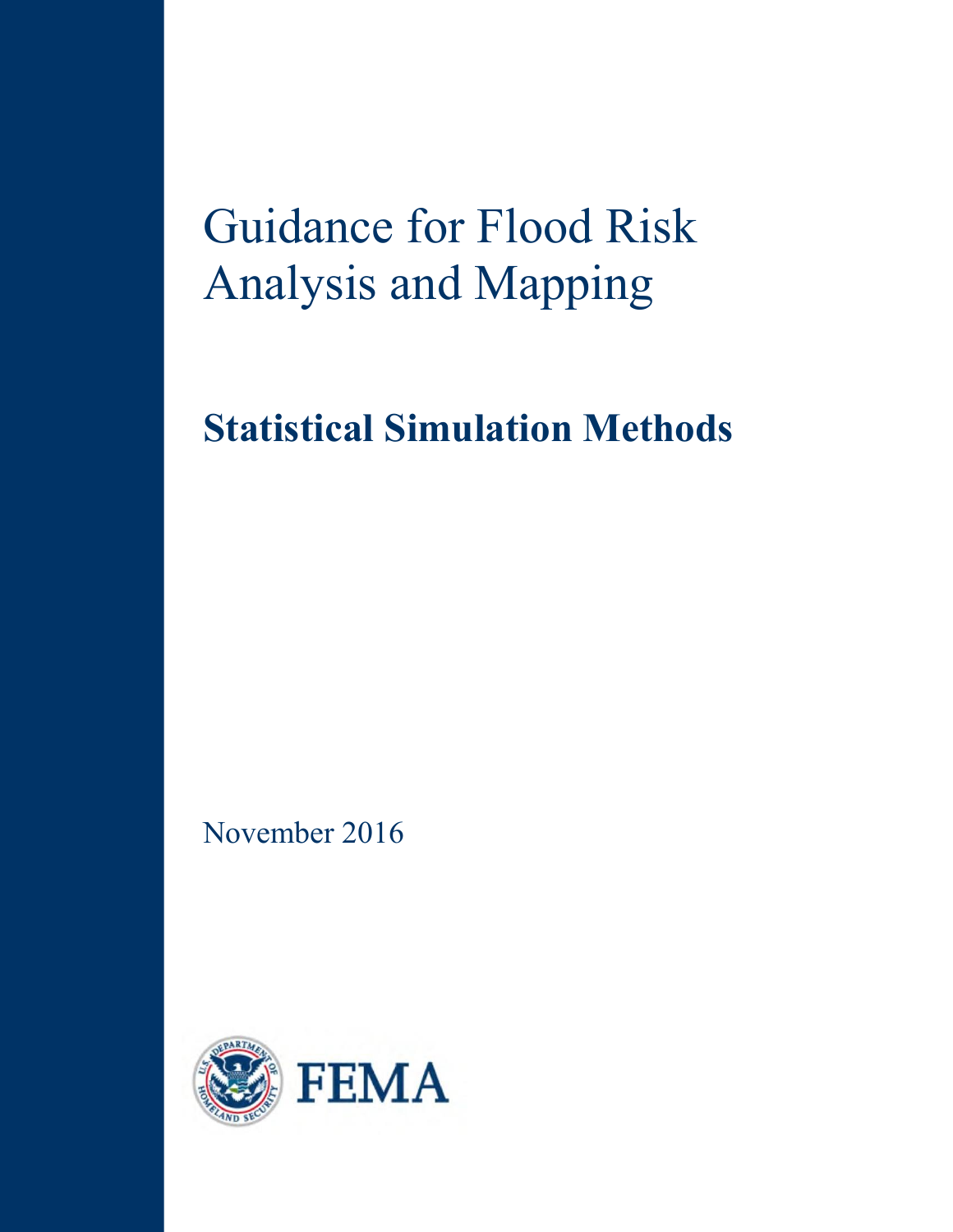Requirements for the Federal Emergency Management Agency (FEMA) Risk Mapping, Assessment, and Planning (Risk MAP) Program are specified separately by statute, regulation, or FEMA policy (primarily the Standards for Flood Risk Analysis and Mapping). This document provides guidance to support the requirements and recommends approaches for effective and efficient implementation. Alternate approaches that comply with all requirements are acceptable.

For more information, please visit the FEMA Guidelines and Standards for Flood Risk Analysis and Mapping webpage [\(www.fema.gov/guidelines-and-standards-flood-risk-analysis-and](http://www.fema.gov/guidelines-and-standards-flood-risk-analysis-and-mapping)[mapping\)](http://www.fema.gov/guidelines-and-standards-flood-risk-analysis-and-mapping). Copies of the Standards for Flood Risk Analysis and Mapping policy, related guidance, technical references, and other information about the guidelines and standards development process are all available here. You can also search directly by document title at [www.fema.gov/library.](http://www.fema.gov/library)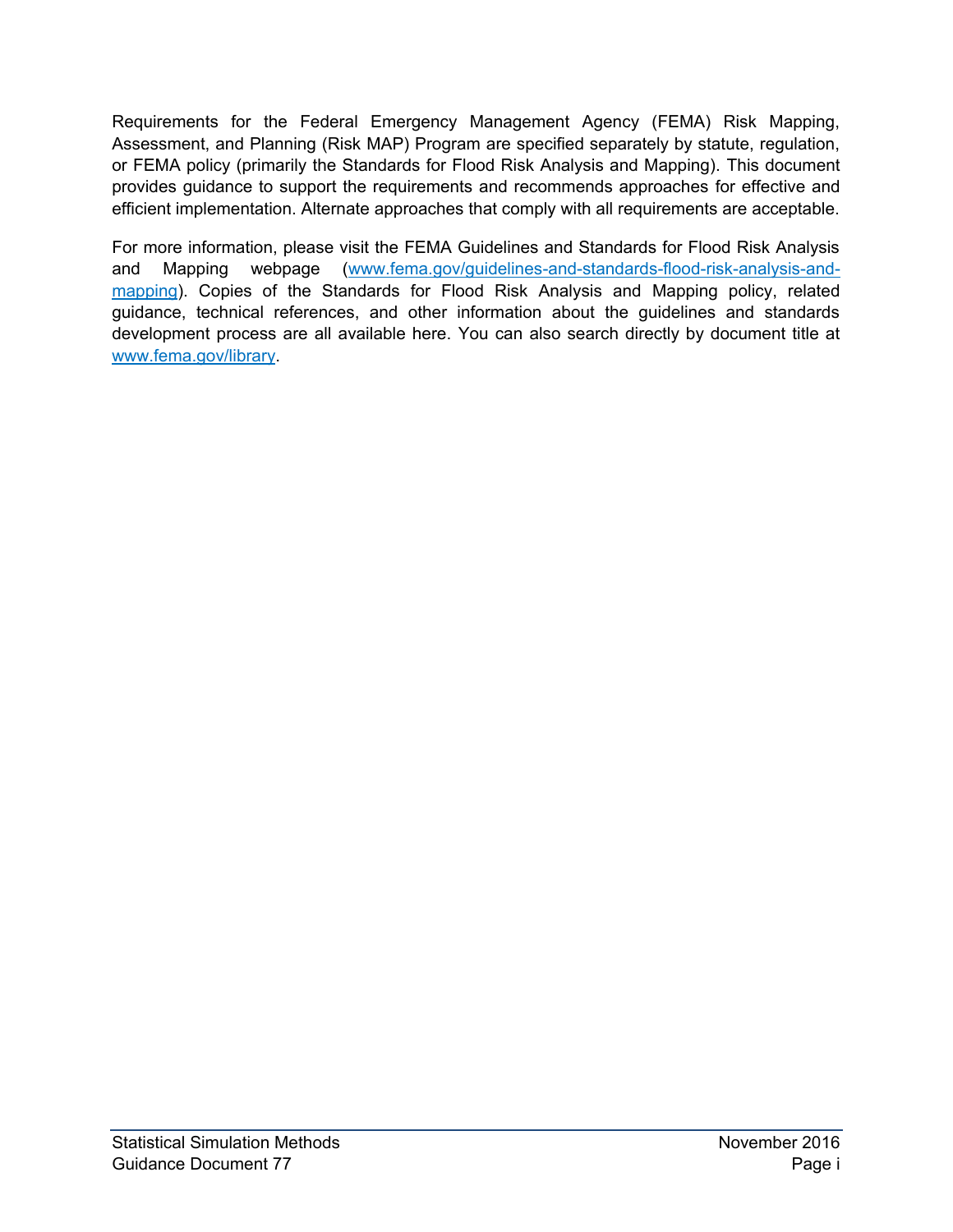## Table of Revisions

| <b>Affected Section or</b><br><b>Subsection</b> | <b>Date</b>      | <b>Description</b>                                                                                                                                                                                                                                                                                    |
|-------------------------------------------------|------------------|-------------------------------------------------------------------------------------------------------------------------------------------------------------------------------------------------------------------------------------------------------------------------------------------------------|
| <b>First Publication</b>                        | November<br>2016 | Initial version of new transformed guidance. The content<br>was derived from the Guidelines and Specifications for<br>Flood Hazard Mapping Partners, Procedure Memoranda,<br>and/or Operating Guidance documents. It has been<br>reorganized and is being published separately from the<br>standards. |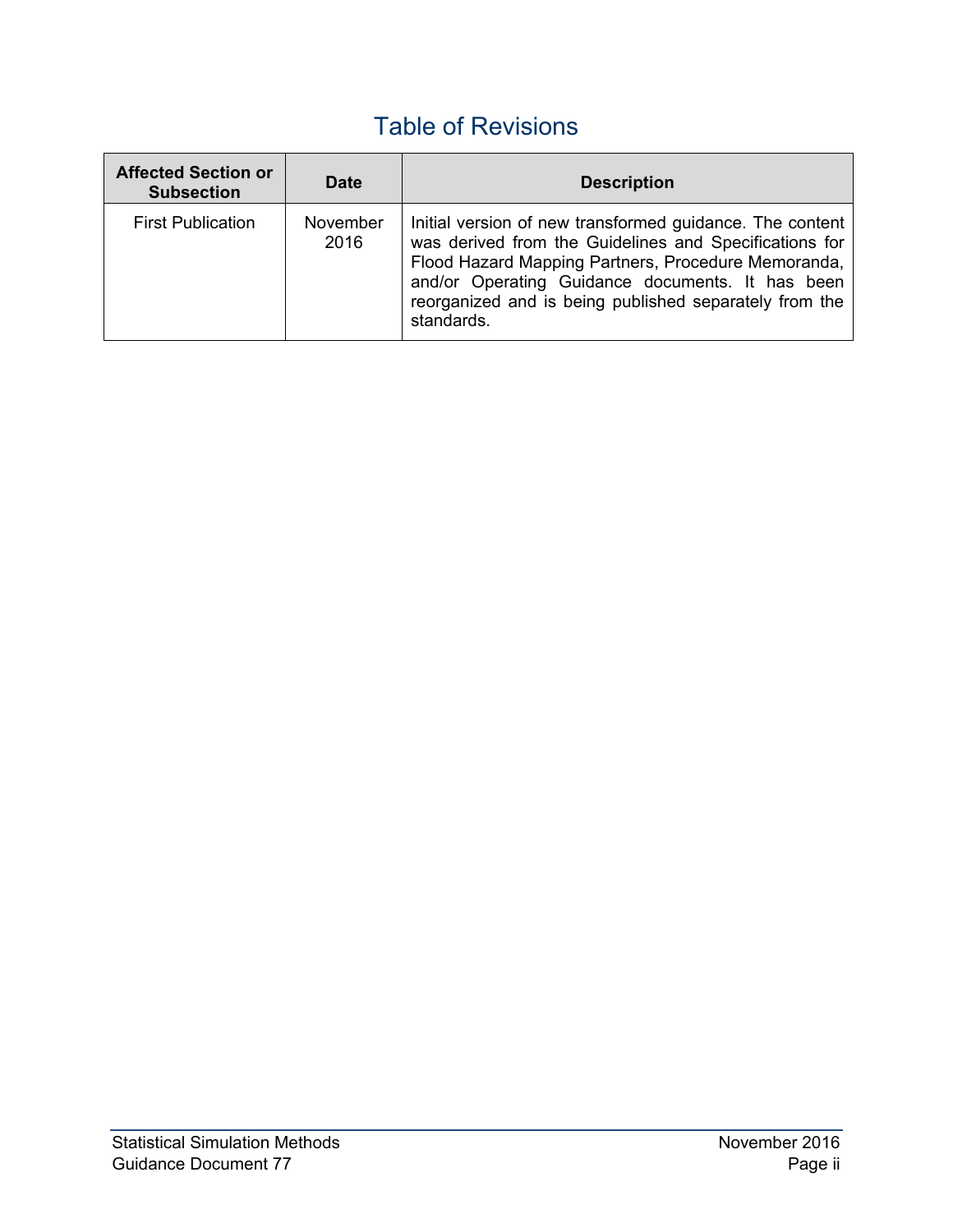## Table of Contents

| 1.0   |        |                                                                              |  |
|-------|--------|------------------------------------------------------------------------------|--|
| 2.0   |        |                                                                              |  |
| 2.1   |        |                                                                              |  |
|       | 2.1.1  |                                                                              |  |
|       | 2.1.2  |                                                                              |  |
|       | 2.1.3  |                                                                              |  |
| 2.1.4 |        |                                                                              |  |
|       | 2.1.5  |                                                                              |  |
|       | 2.1.6  | Storm Rate (Space and Time) and the Probability Distributions of Heading and |  |
|       | 2.1.7  |                                                                              |  |
|       | 2.1.8  |                                                                              |  |
|       | 2.1.9  |                                                                              |  |
|       | 2.1.10 |                                                                              |  |
|       | 2.1.11 |                                                                              |  |
|       |        |                                                                              |  |
|       | 2.2.1  |                                                                              |  |
|       | 2.2.2  |                                                                              |  |
|       | 2.2.3  |                                                                              |  |
|       | 2.2.4  |                                                                              |  |
|       |        |                                                                              |  |
|       | 2.3.1  |                                                                              |  |
|       | 2.3.2  |                                                                              |  |
|       |        |                                                                              |  |
|       | 2.4.1  |                                                                              |  |
|       | 2.4.2  |                                                                              |  |
|       | 2.4.3  |                                                                              |  |
| 3.0   |        |                                                                              |  |
| 4.0   |        |                                                                              |  |
| 5.0   |        |                                                                              |  |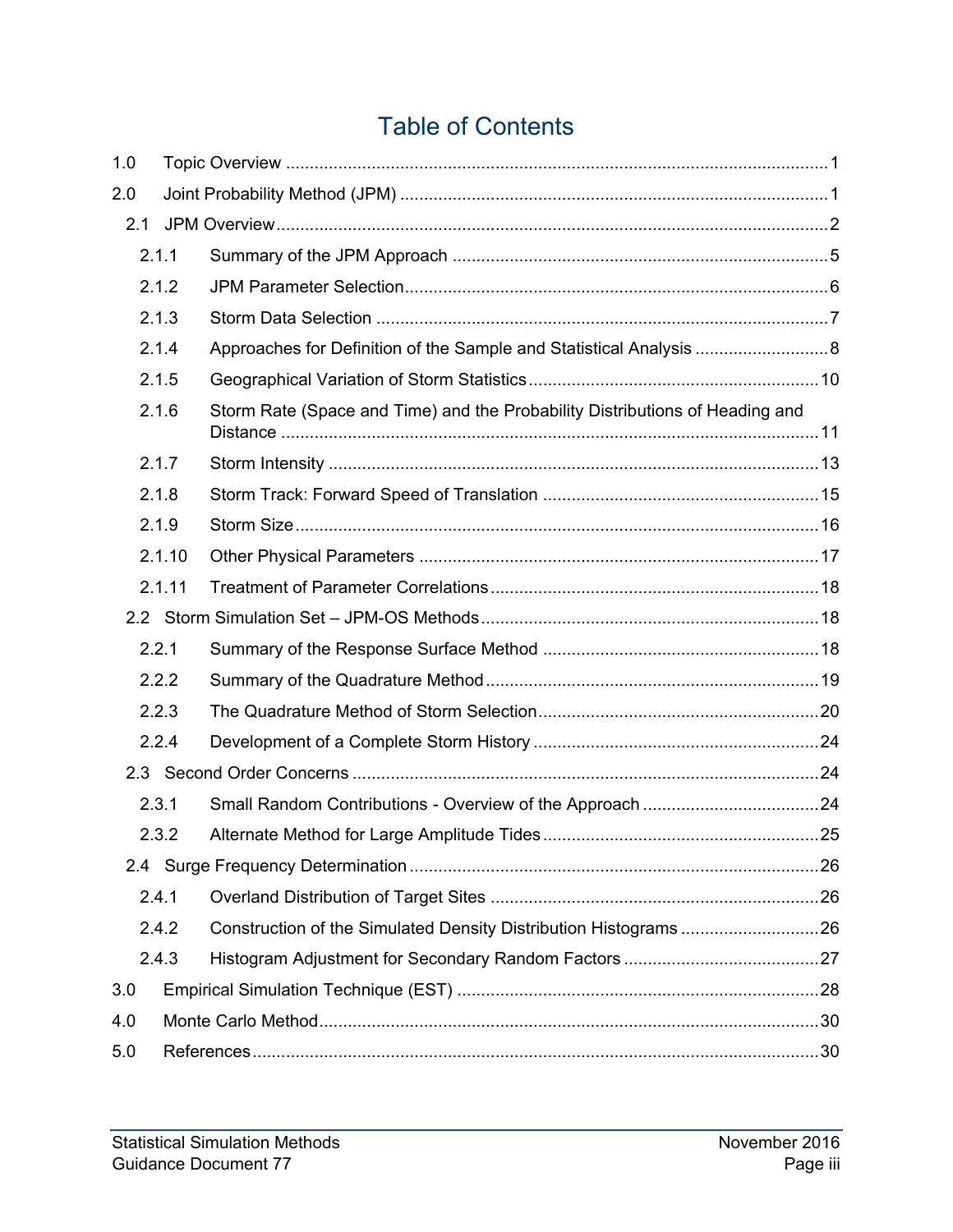# List of Figures

| Figure 1. Characterization of a storm as it approaches the coast with commonly relevant    |     |
|--------------------------------------------------------------------------------------------|-----|
| Figure 2. Histogram generated for a single JPM point based on surges and storm rates 27    |     |
| Figure 3. Example of redistribution of the accumulated rate within a single bin to account |     |
| Figure 4. Determination of the 1% stillwater elevation (SWEL) from the top-down            | -29 |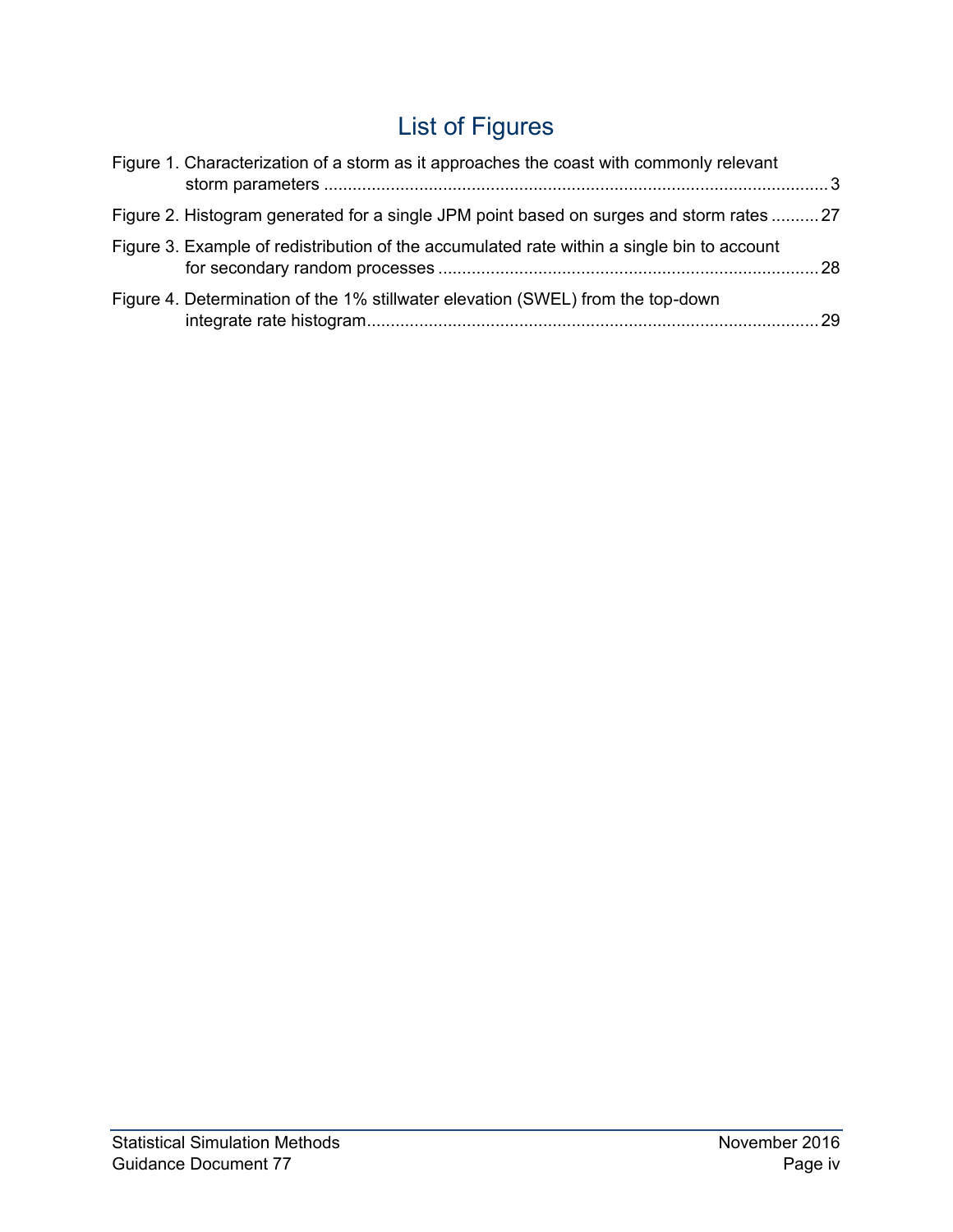## <span id="page-5-0"></span>**1.0 Topic Overview**

This guidance document supports the standards related to statistical simulation methods. In studies where flood levels are determined by numerical modeling of the physical processes, this is done by simulating a large number of storms over a long period of record and then deriving flood statistics from that simulation. Recent FEMA Flood Map Project flood statistics have been derived through three types of simulation methods. These methods involve storm parameterization and random selection: the Joint Probability Method (JPM), the Empirical Simulation Technique (EST), and the Monte Carlo method, and are all described below, but the focus is on the JPM approach, which has been widely used in recent FEMA studies. The stateof-the-practice for the JPM is given much more coverage in this document than the other methods as it is the recommended approach. However, all methods are acceptable. If other methods become available, they should be evaluated for their ability to provide accurate estimates of flood statistics and their use should be discussed with the FEMA Project Monitor.

## <span id="page-5-1"></span>**2.0 Joint Probability Method (JPM)**

In recent years, it has been recognized that of the presently available methods, JPM is preferred for the tropical storm (or hurricane) environment. The JPM approach has the conceptual advantage of considering all possible storms consistent with the local climatology, each weighted by its appropriate rate of occurrence. In brief, the most basic JPM approach adopts a parametric storm description involving hurricane descriptors such as central pressure, size, and translation speed. For each of the several parameters, probability distributions (not necessarily mutually independent) are developed through an analysis of the local climatology. These distributions are each discretized into a small number of representative values, and all possible parameter combinations are simulated using a hydrodynamic model constructed to faithfully represent the bathymetry, topography, and ground cover of the study site.

Capturing the full range of physical mechanisms controlling flood levels in the JPM can impose a heavy computational burden on the analyses. The hurricane central pressure (storm intensity), pressure radius (storm size), forward speed, and heading are the 4 most basic hurricane parameters, which should be represented. Holland's B, which affects the shape of the storm's wind field, may also be important. Details on these and other storm parameters are covered in subsequent subsections. To cover a reasonable number of possible values for each of these storm parameters, one might need to use 3 to 5 values for each of the five parameters, but this gives  $3<sup>5</sup>$  to  $5<sup>5</sup>$  = 243 to 3125 storms, each of which must be represented at several landfall locations, resulting in thousands or tens of thousands of storms, Because the number of storms grows rapidly with the number of JPM parameters, it is desirable to limit this. Some studies, such as the FEMA Mississippi study (FEMA, 2008) have represented Holland's B as part of the uncertainty model for this reason.

The FEMA and USACE efforts (FEMA 2008; Resio 2007) independently developed new and highly efficient methods of implementing the JPM approach in such a way as to minimize the number of storms requiring simulation. It was found that the simulation effort could be reduced by an order of magnitude or more. Doing so yielded stillwater level results that differed from those of the full JPM set by less than the uncertainty in the hydrodynamic and meteorological models being used, making it a worthwhile trade-off. . The two approaches are both known as *Optimal Sampling* methods (OS), denoting their common intent of choosing storms for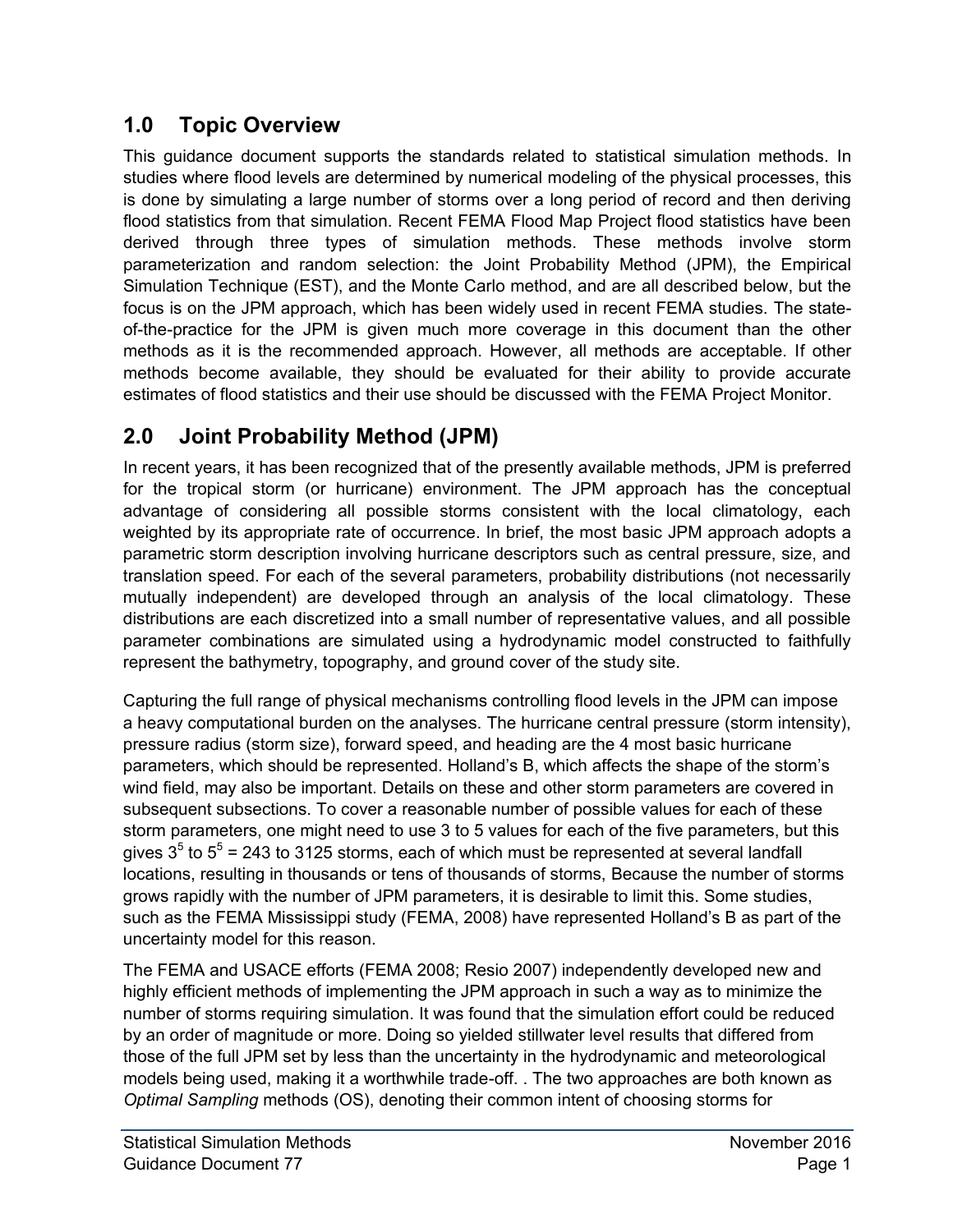simulation in such a way as to accurately cover the entire storm parameter space through optimal parameter selection with associated weighting and interpolation methods. The full JPM and JPM-OS methods are discussed below.

## <span id="page-6-0"></span>**2.1 JPM Overview**

A JPM storm surge flood study of a regional area, such is typically done for recent FEMA storm surge studies, requires two types of knowledge: first, the Mapping Partner requires a knowledge of the storm climatology of the study region in order to be able to characterize the storms governing the flood hazard; second, the analyst requires a knowledge of the effects produced by a particular storm throughout the study region. The former type of knowledge is obtained by a study of the storm history within the vicinity of the study site. The second type of knowledge is provided by use of a validated hydrodynamic model capable of simulating the details of flooding for any storm affecting the region.

Knowledge of the local storm characteristics introduces two problems of practical importance, which will be seen to color much of the JPM-OS discussion to follow. Knowledge of the local storms is based on local storm data. However, data must usually be taken from outside the immediate study area in order to obtain a sample of reasonable size upon which statistics can be based; a particular county, for example, may not have been the site of hurricane landfall within the entire historical record. This raises the question of how far afield one can go in assembling a sample: clearly, storms from distant points may not be of the same character as local storms. So the unavoidable problem is to balance *sample error* on the one hand, versus *population error* on the other. Small samples are subject to large variability in a random historical record, while a larger sample from distant points may be corrupted with storms unlike those belonging to the local population.

The role of the JPM is to create a computation scheme that considers all possible hypothetical storms to be constructed from a small number of storm parameters embedded in a storm model of winds and pressures. Current practice is to consider enough defining parameters as sufficient to specify an idealized storm. The following paragraph discusses some of the commonly relevant parameters. [Figure 1](#page-7-0) shows a characterization of a storm as it approaches the coast with parameters such as the direction of storm motion, *θ,* a track location parameter, such as by-passing distance, *d*, the speed of storm translation, *Vf,* a measure of intensity such as the central pressure deficit, *ΔP,* and a measure of the storm size such as the radius to maximum winds, *Rmax*, or the pressure scaling radius, *Rp.* Figure 1 does not show the Holland B parameter, which changes the shape of the wind and pressure fields and affects the maximum wind speed for a given pressure deficit.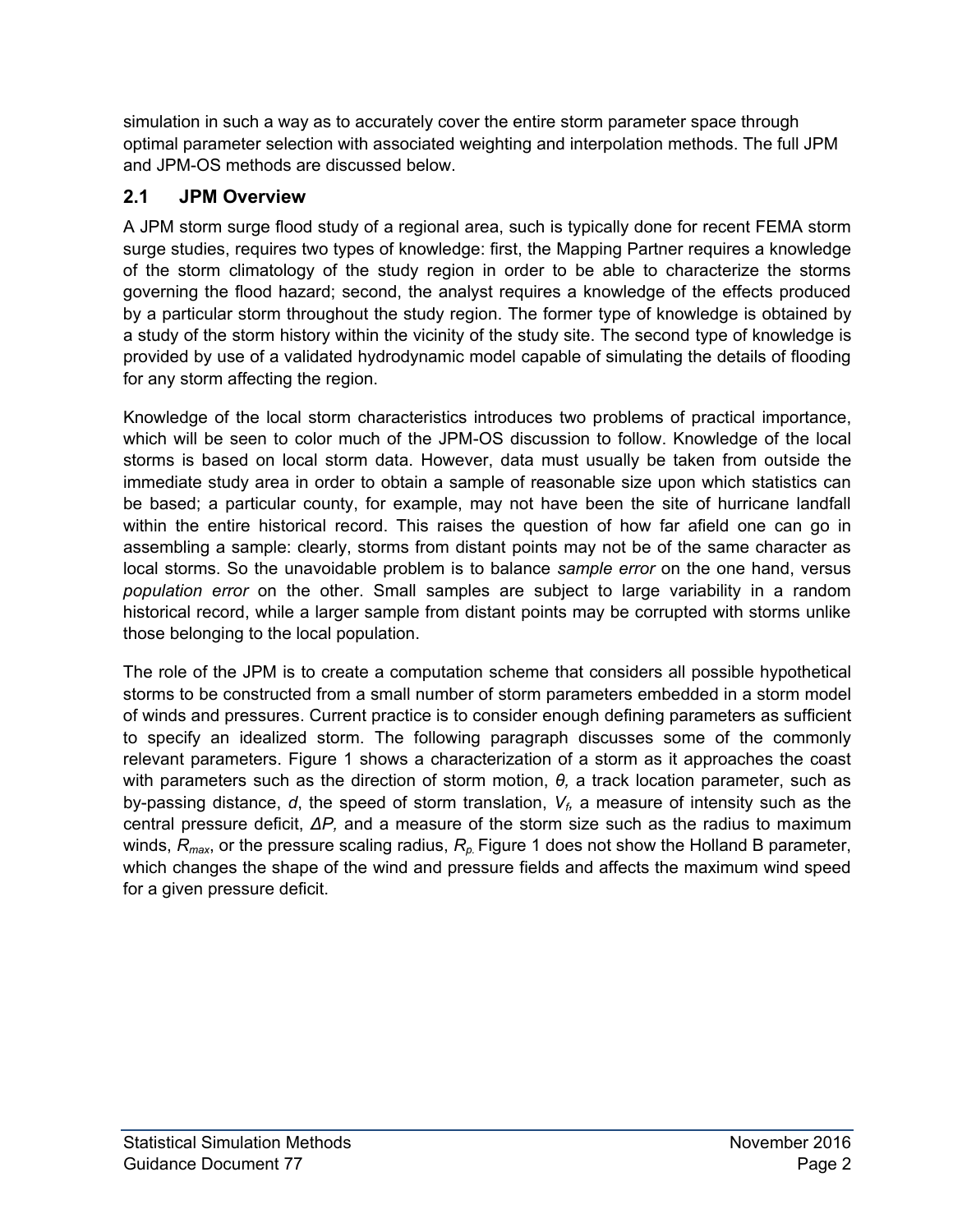

<span id="page-7-0"></span>**Figure 1. Characterization of a storm as it approaches the coast with commonly relevant storm parameters** 

Storm strength is characterized by the central pressure deficit, or the difference between the pressure at an assumed storm eye and the ambient pressure at the storm periphery. Storm size is measured by some length parameter which approximates the radial distance from the eye to the zone of maximum wind speed. The relative sharpness of the peak of the radial pressure profile may be controlled by a fitting factor (Holland's B). The storm track, in its simplest straighttrack form, might be characterized by three kinematic parameters: the direction of storm motion, a shoreline crossing point (or bypass distance), and a speed of storm translation. Many other parameters could be added to this mix. For example, storm surge occurs in superposition with astronomic tide; consequently, tide amplitude and phase might be enlisted as additional parameters. Storm tracks are not straight, and speeds are not constant. Storms are not simple circular affairs accurately captured by idealized analytical forms of radial profiles. Therefore, any number of higher-order parameters could be invoked to permit one to capture the possible range of real events, but each additional parameter will increase the number of model storms needed. In this document, only the basic parameters are addressed.

Working, then, with a relatively small set of parameters, the JPM procedure generally proceeds as follows (using numbers chosen for illustration only, not for guidance):

 First, develop probability distributions for each storm parameter. The probability distributions are derived from a *storm sample* which, in its simplest form, can be thought of as a list of all storms and their parameters recorded during a selected period, within a region surrounding the study site. Familiar distribution forms are fit to the data as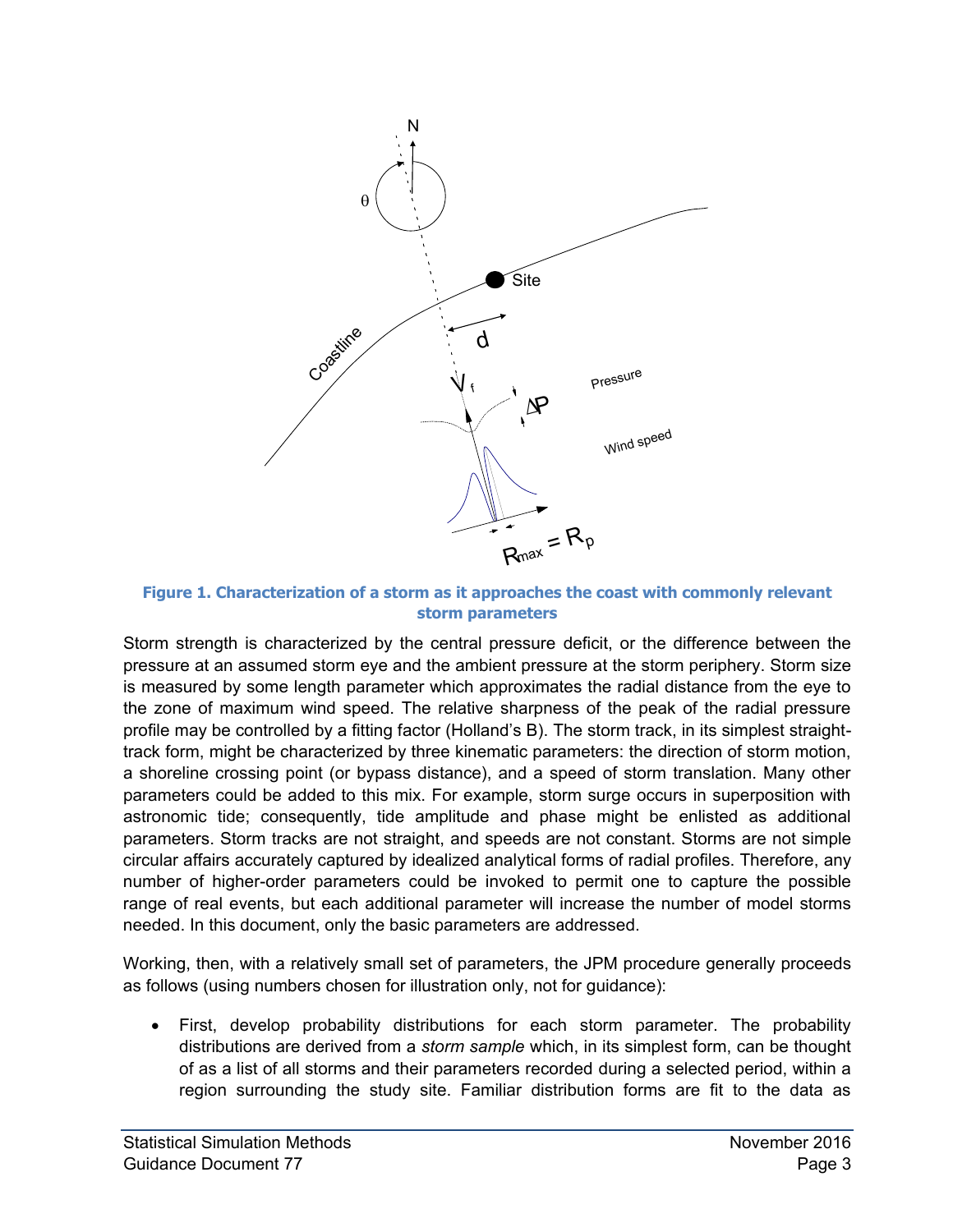appropriate. These empirical distributions need not be independent. For example, the distribution of storm size is commonly taken to be conditional upon the central pressure deficit, so that stronger storms tend to be associated with smaller radii. More significantly, all other parameters are always taken to be conditional upon track direction in the case of a site that is affected by both entering and exiting storms (such as the Florida peninsula).

- Second, establish the overall rate of storm occurrence in both space and time. In a sense to be made more precise later, let this be the number of storms passing per unit length of space per unit time; storms per mile per year, for example (typically a small number).
- Third, for a basic JPM (not-OS) study, subdivide each distribution into a small number of discrete pieces; one might imagine representing pressure, radius, forward speed, and track angle by a half dozen, or so, values of each.
- Fourth, construct all possible hypothetical storms by simply taking all possible combinations of these elementary storm quantities. With, say, six values for each of the four parameters mentioned in Step 3, above, one constructs 1296 "storms." These storms constitute the *simulation set*.
- Fifth, simulate all of these storms, each on multiple tracks so as to allow every storm type to affect all points in the study area. That is, a particular storm may pass through any point along the coastline of the site, so that random track position must be accounted for. In the simplest case, this might be done by adopting a track spacing dependent upon the storm size, and replicating the tracks for a particular storm by parallel displacement. Usually, for small study sites, track position is distributed uniformly over space.
- Sixth, for each such storm determine a corresponding *rate of occurrence*. This is just the product of (1) the overall rate of occurrence from Step 2, above; (2) the probability masses of each of the four parameter chunks from Step 3 (reflecting dependence as appropriate); and (3) the *selected spacing between tracks* adopted in Step 5. That is, each simulated track is taken to represent all possible tracks which could occur over a zone extending half way to its neighboring tracks on each side. The track spacing is chosen small enough to provide smooth coverage of the site; tracks spaced too far apart will produce a fluctuating surge estimate, underestimating the potential at points between the simulated surge peaks. On the other hand, tracks spaced too close together would necessitate an excessive number of simulations, imposing an unnecessary computational cost. It has been found that track spacing equal to the radius of maximum winds provides good results in the FEMA Mississippi study (FEMA 2008, Coastal Documentation and Main Engineering Report Section 3.3.10). Since storm radii may be only a few tens of miles while the site may extend for a hundred or more miles, each storm must be simulated on several tracks in order to cover the area (the number of tracks will be greater for the small storms in the simulation set than for large storms). In practice, ten or more tracks per storm may be required. This brings the number of storm simulations in the example to 10 ×1296, or nearly 13,000 model runs, each requiring a number of hours.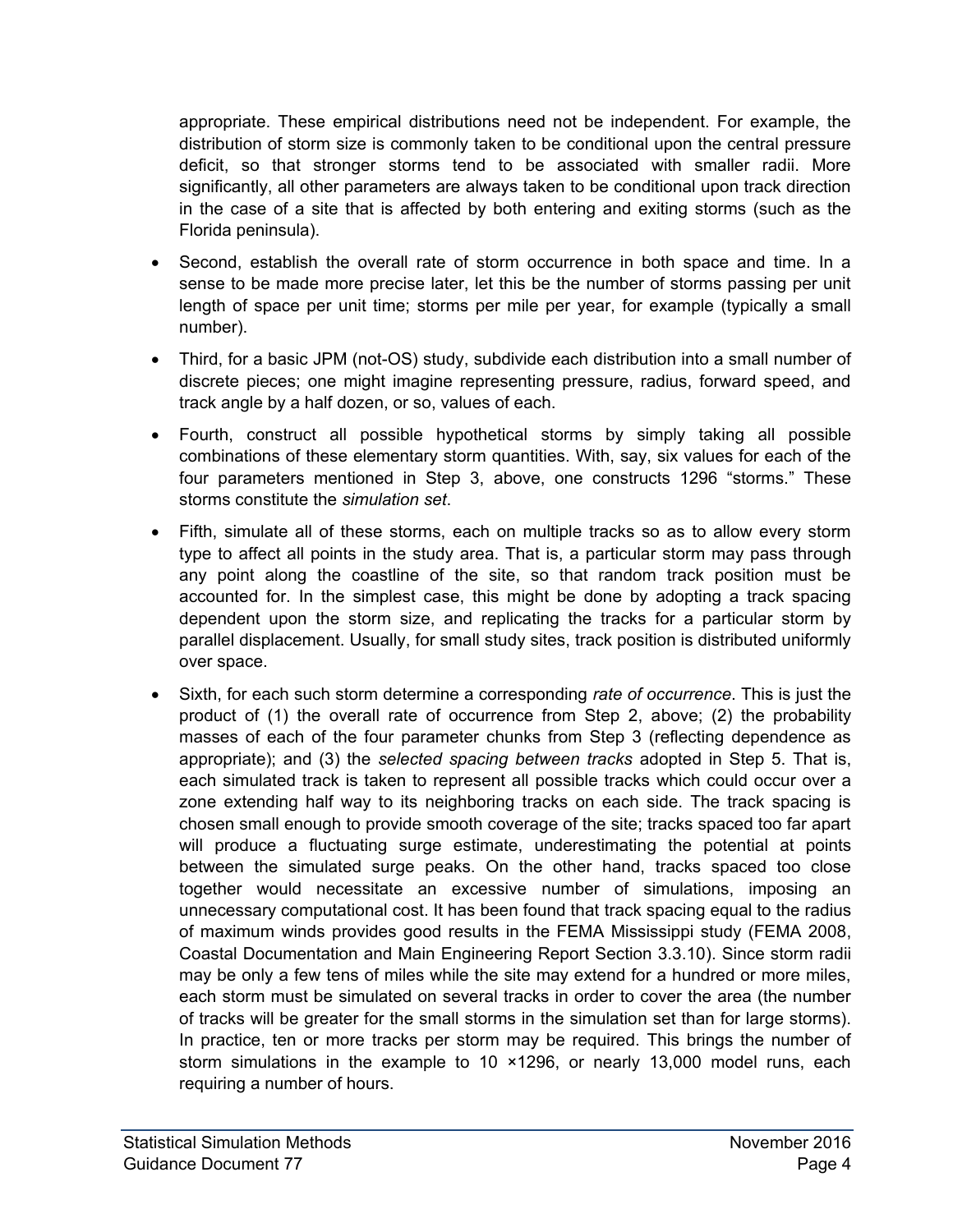- Seventh, at each point of interest in the hydrodynamic grid the *target sites* selected for the final statistical analysis and the mapping effort – record the highest surge computed for each storm, and tag it with the rate of occurrence of that storm.
- Eighth, for each target site, construct a histogram of rate versus surge height, by accumulating the storm rates into the bins of surge height. Such bins might be constructed with widths of 0.1 ft., for example, so that a histogram with bins running from 0 to 500 would handle surge elevations up to 50 feet. The accumulated rates in the bins constitute an estimate of the *density distribution* of surge height.
- Ninth, for each histogram (one for each target site) sum the rates from the top bin down to the bottom bin. The result of this step is an estimate of the *cumulative surge distribution*. To find the 1% surge elevation, for example, one simply locates the bin having a summed rate nearest 0.01. For example, if this occurs at bin 232, the estimate of the 1% surge elevation would be 23.2 feet, following the assumptions made in this example.

The sections to follow develop the JPM-OS approach in a more rigorous way than outlined here. The essential difference between the foregoing bullets and the OS method, to be described below, is in Steps 3 and 4, above. Rather than constructing the storm simulation set by simply subdividing each parameter distribution into a small number of chunks and simulating all possible combinations, the OS approach is to select the storms (combinations of parameters) and their weights in a much more intelligent way, so as to reduce the computational burden by about an order of magnitude.

## <span id="page-9-0"></span>**2.1.1 Summary of the JPM Approach**

The JPM method is now summarized in more formal terms in preparation for the subsequent discussions. As noted above, the approach relies on probabilistic descriptions of storm occurrence and storm characteristics to define a set of synthetic storms, together with a numerical method to calculate the coastal flood elevations that would be generated by those storms. The numerical method includes representations of the storm tracks, the evolution of storm characteristics (referenced to the characteristics at landfall), the wind and pressure model, the surge model, and so forth, represented symbolically as

$$
\eta(\Delta P, R_p, V_f, \text{landfall location}, \theta, \dots) = \eta(\underline{X}) \tag{1}
$$

where *η* is the surge elevation at a point and the vector *X* represents all pertinent storm characteristics including the central pressure deficit, *ΔP*; the storm radius, *Rp*; the forward speed of storm motion, *Vf*; the storm track direction, *θ*; landfall location; and others as may be of significance such as Holland's B parameter, astronomic tide factors, and so forth. The landfall location and track angle determine the proximity of the storm to a particular coastal site. The annual rate of occurrence of a flood elevation at the site in excess of *η* is defined in terms of the combined probabilities of the storm parameters and is given by the multiple integral:

$$
P[\eta_{\max(1\,yr)} > \eta] = \lambda \int \dots \int_x f_{\underline{x}}\left(\underline{x}\right) P[\eta(\underline{x}) > \eta] d\underline{x} \tag{2}
$$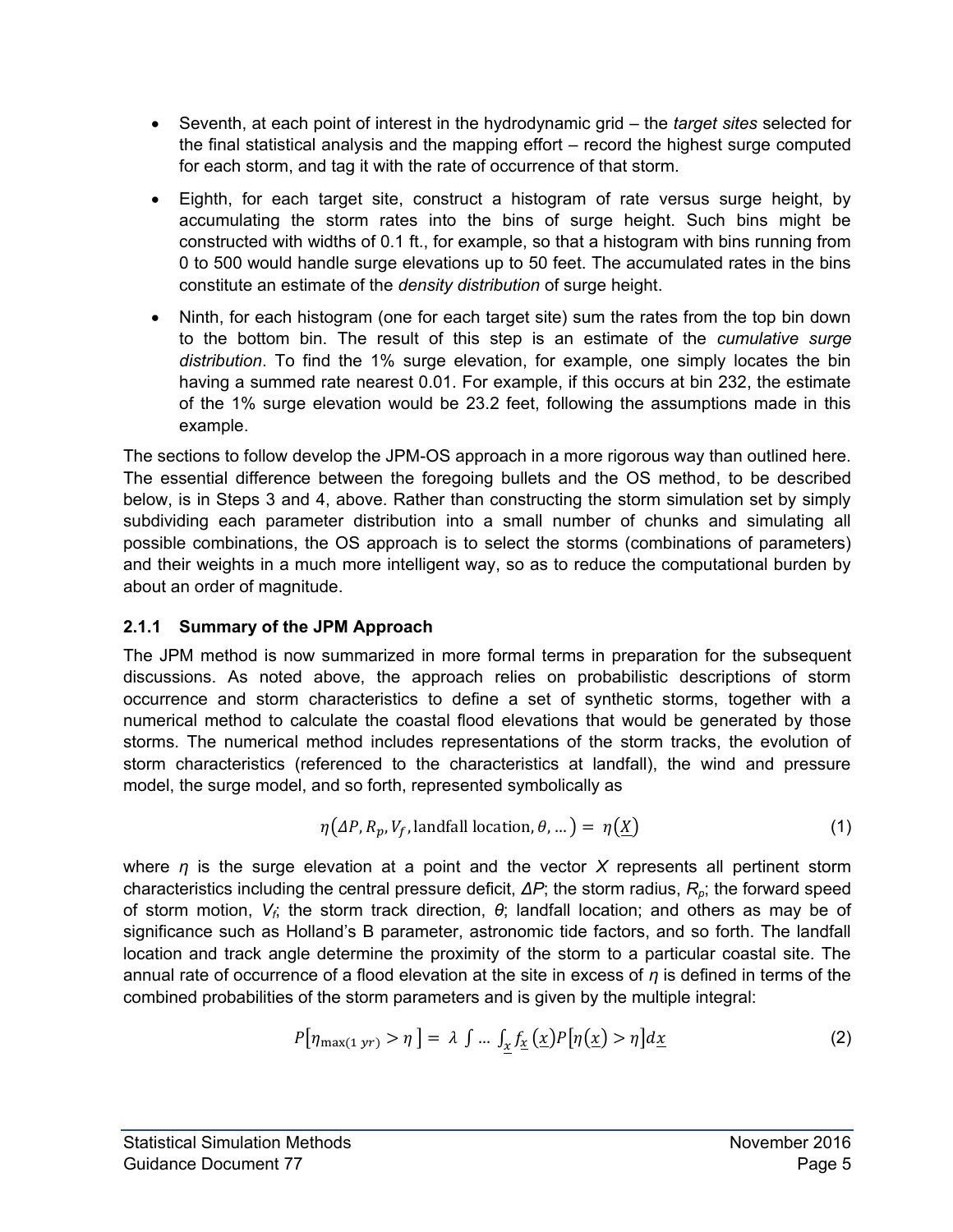where  $\lambda$  is the mean annual rate of all storms of interest for that site,  $f_x(\underline{x})$  is the joint probability density function of the storm characteristics of these storms, and  $P[\eta(x) > \eta]$  is the conditional probability that a storm with characteristics will generate a flood elevation in excess of *η*. This integral over all possible storms determines the fraction of storms that produce flood elevations in excess of the value of interest, using the total probability theorem (Benjamin and Cornell, 1970). The entire expression, including *λ*, is actually a rate with dimensions of events per unit time, but is commonly thought of as an annual probability to a good approximation.

Evaluation of the JPM integral (Equation 2) by use of conventional brute-force numericalintegration approaches is problematic since each evaluation of the integrand involves the costly evaluation of  $\eta(x)$  for one set of parameters, x, (that is, the simulation of one storm), and since the evaluation of the 5-dimensional (or higher) integral in the equation requires that the integrand be evaluated a very large number of times.

## <span id="page-10-0"></span>**2.1.2 JPM Parameter Selection**

As suggested above, the JPM approach adopts a parameterized representation of tropical storms, which at a minimum usually involves:

- a measure of intensity: the central pressure deficit, *ΔP* (usually given in millibars).
- a measure of storm size: the radius to maximum winds, *Rmax*, or the pressure scaling radius, *R<sup>p</sup>* (usually given in kilometers).
- $\bullet$  the speed of storm translation,  $V_f$
- the direction of storm motion, *θ* (direction of motion typically measured counterclockwise from north)
- a track location parameter, such as the shoreline crossing point  $X_c$  or a by-passing distance

Storm parameters should be defined with respect to a specified reference condition; in particular, observed values at landfall (with respect to a nominal shoreline for the study site) should be used as the basis for parameter descriptions.

The number of parameters to be accounted for in a JPM analysis can be increased indefinitely, as greater and greater complexity is added to the description of a storm and additional factors such as rainfall intensity and spatial pattern are included in the list of flood mechanisms. As will be shown in a subsequent section, however, one quickly reaches a limit of what can be treated by simulation of combinations of all parameters owing to the *curse of dimensionality.* If only five parameters are to be considered, and if each of these is represented by only six values over its significant range, then there would be a total of  $6<sup>5</sup>$  combinations, or 7,776 in all, each representing a synthetic storm. Modern hydrodynamic models for waves and surge might require a number of hours to simulate a single storm even using a high performance computing cluster, so that efforts of this sort are not feasible. The entire goal of the OS variants of the JPM approach is to provide a sufficiently accurate representation of the storm climatology, while reducing the size of the simulation storm set to fall below a feasible limit.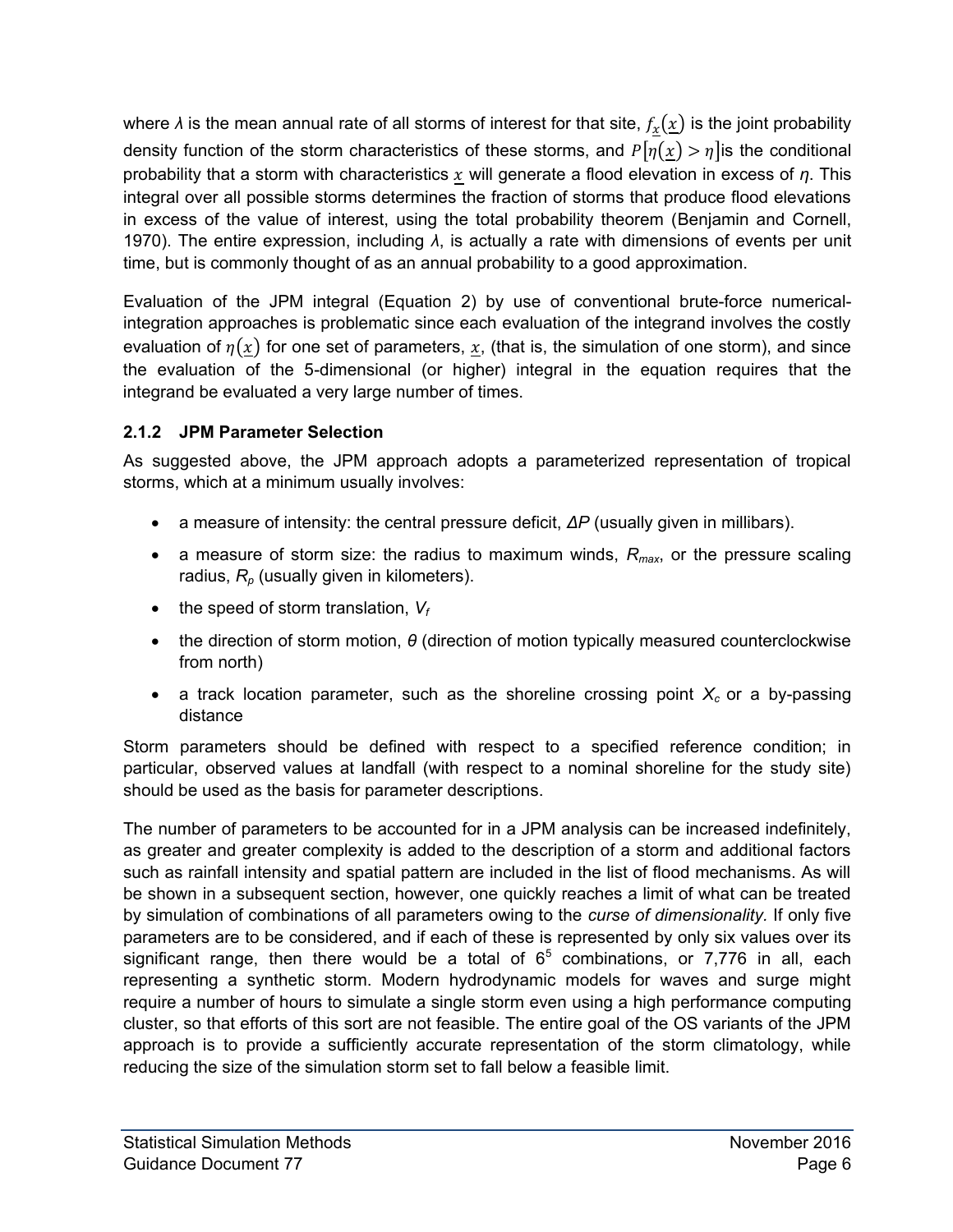The Mapping Partner must include all important parameters for a JPM study at a site, typically including at least the first five enumerated in the list above. Storm surge and storm likelihood are both known to vary appreciably with respect to each of these parameters, and all major JPM-based studies of hurricane surge since the original NOAA studies of the 1970s (Ho and Myers 1975, Myers 1975) have utilized at least these first five parameters, such that using fewer terms is unlikely anywhere in the United States. But the Mapping Partner should recognize that little can be gained by adding parameters if the available data is not sufficient to develop the required probability distributions. Similarly, it would be unrealistic to simulate an excessive number of parameter combinations to represent a joint probability distribution that is not known well because of data limitations; although resolution/precision might be gained, accuracy would not.

Note that although the distributions of storm parameters will usually be defined in terms of shoreline crossing values (or an equivalent for bypassing storms), the storm simulations may treat the parameters as variable during the course of a simulation. In particular, pressure may be assumed to vary in a prescribed manner both before and after landfall (*filling*), as may Holland's B parameter if it is used as a basic JPM parameter. Similarly, while track angle statistics are based on values at landfall, the simulated tracks may be curved in a defined manner to better represent pre-landfall behavior (this may be of importance for representation of wind wave generation, pertinent to the estimation of wave radiation stresses to be included in the surge simulations).

## <span id="page-11-0"></span>**2.1.3 Storm Data Selection**

These guidelines are focused on tropical storms, for which the quality of the historical record has varied greatly over time. Furthermore, not all storm parameters are known equally well. For example, kinematic parameters (based on storm location, from which direction and forward speed can be derived) may be known reasonably well for older storms, although the corresponding central pressures, radii, and B factors, may be absent or known only very approximately. This variability of the quality of the record and disparity in data availability require the Mapping Partner to begin a study with a careful review of data sources.

Following the precedent of the post-Katrina FEMA (FEMA, 2008) and US Army Corps of Engineers (USACE) studies (Resio 2007), it is typically recommended that flood studies for tropical storms be based primarily on data recorded since roughly 1940. This corresponds to the modern era of aircraft reconnaissance, and is thought to be much more reliable than older data, especially for both pressure and radius. Although data regarding the kinematic parameters of older storms may be useful, particularly storm tracks and counts, the Mapping Partner should review them critically before including them in the development of parameter statistics. It is noted, too, that storm counts may be unreliable and underestimated for earlier decades, except for nearshore tracks; some distant storms may have been missed, leading to a misestimate of storm density if counts are made over large areas. However, in cases where older historical records show large deviations from more recent data, such as a significant increase in storm rate, an extension of the period of record may be needed.

Basic data for tracks and pressures (but not including radius or B) can be found in the HURDAT data files maintained by the National Oceanic and Atmospheric Administration's (NOAA's) National Weather Service (NWS) Hurricane Research Center (HRC). Note that while track data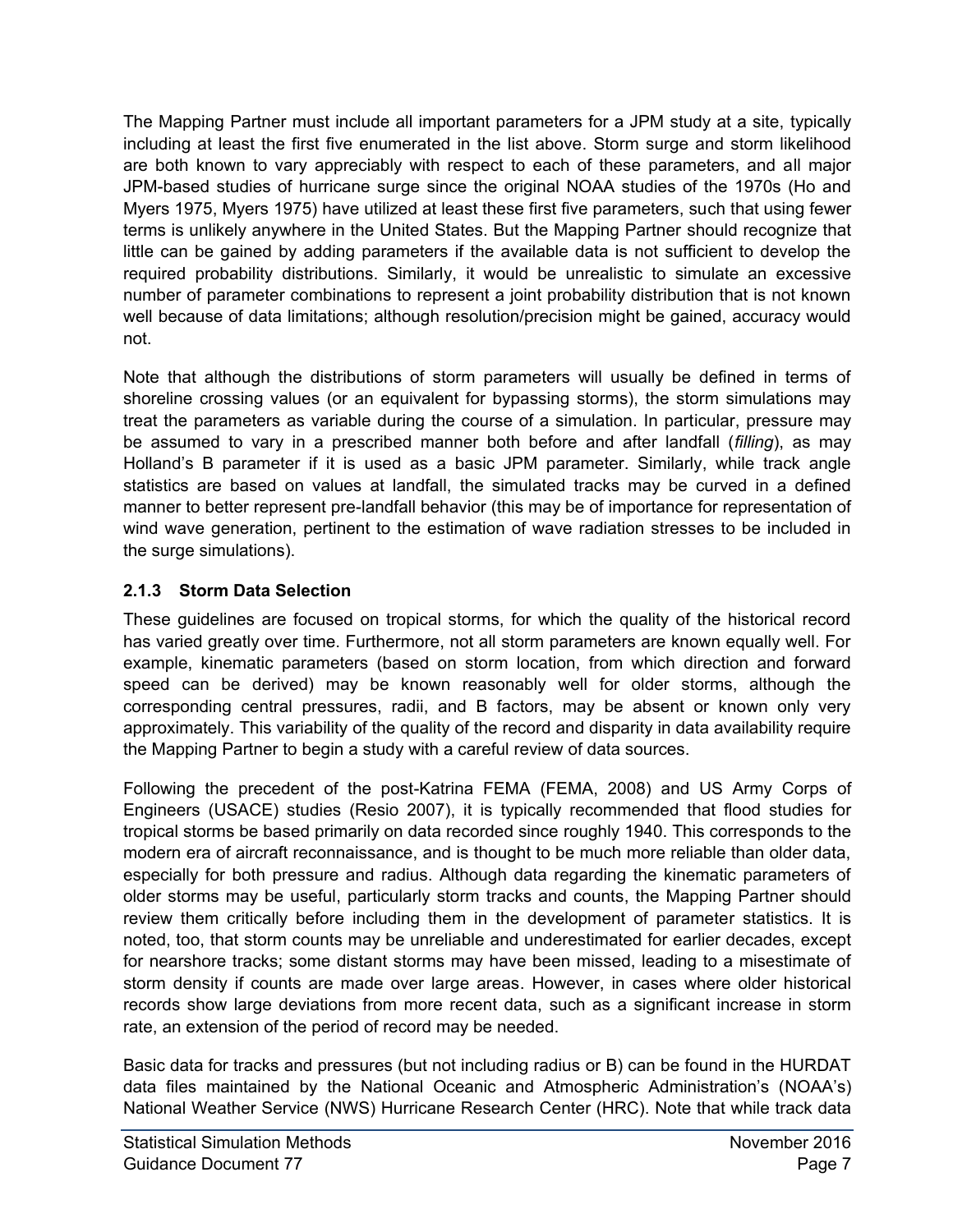should be adequate for JPM studies, pressure data should be checked against other sources, including the more detailed storm summaries compiled by NOAA. Pressures inferred from the National Weather Service's (NWS's) hurricane database (HURDAT) windspeeds (by backcomputation from a windspeed vs. pressure formula) should not be relied upon. The HURDAT track data consists of latitude and longitude of the hurricane center at six hour intervals. From these, the necessary data for forward speed and track direction can be determined. HURDAT is the official database of hurricane data for the North Atlantic and Gulf of Mexico, and can be obtained (along with descriptive information defining the database structure) from the HRC webpage at [www.nhc.noaa.gov.](http://www.nhc.noaa.gov/)

Other data sources include a special storm compilation produced for FEMA by NWS (NWS-38), and used as the source of JPM information in earlier FEMA studies. Although not up to date, this document includes valuable information regarding storm radii and pressures which is lacking in the HURDAT database. The Mapping Partner should not, however, adopt the NWS-38 statistical summaries for a new study, but should follow the procedures outlined in these new guidelines.

Other data sources must be searched by the Mapping Partner to supplement HURDAT and NWS-38. Data available from the many NOAA divisions including HRC, NHC, the Hurricane Research Division (HRD), and the National Climatic Data Center (NCDC) should be interrogated. For modern tropical storms, the National Hurricane Center (NHC) publishes detailed storm summary papers in their *Tropical Cyclone Report* series, as well as numerous storm analyses available at [http://www.nhc.noaa.gov.](http://www.nhc.noaa.gov/index.shtml)

Additionally, private sources of data exist, which may be sources of data or data analyses not otherwise readily available, and should be considered by Mapping Partners. In particular, detailed parameter evaluations and determination of "best winds" and "best tracks" may have been made by such private organizations for storms of interest (note, however, that these parameter selections may be conditional upon other assumptions made regarding wind models, and so should be interpreted carefully for application in a study using different methods).

## <span id="page-12-0"></span>**2.1.4 Approaches for Definition of the Sample and Statistical Analysis**

Two approaches have been used in recent studies for definition of the hurricane sample and the statistical analysis of the hurricane data.

The approach here called the "capture zone" approach is perhaps the more conventional of the two approaches. In this approach, all hurricanes that make landfall along a particular segment of the coastline are counted, and are given equal weight in the calculations. Alternatively, the capture zone might be chosen to consist of a spatial region, such as a circular window surrounding the study site. The definition of the capture zone is extremely important, and must be chosen with two competing factors in mind. First, the zone must be large enough to capture a significant number of storms, adequate for estimation of parameter statistics. Second, the zone must be small enough to ensure parameter homogeneity throughout the zone. These conflicting requirements represent the problem of sample error, on the one hand, and population error on the other.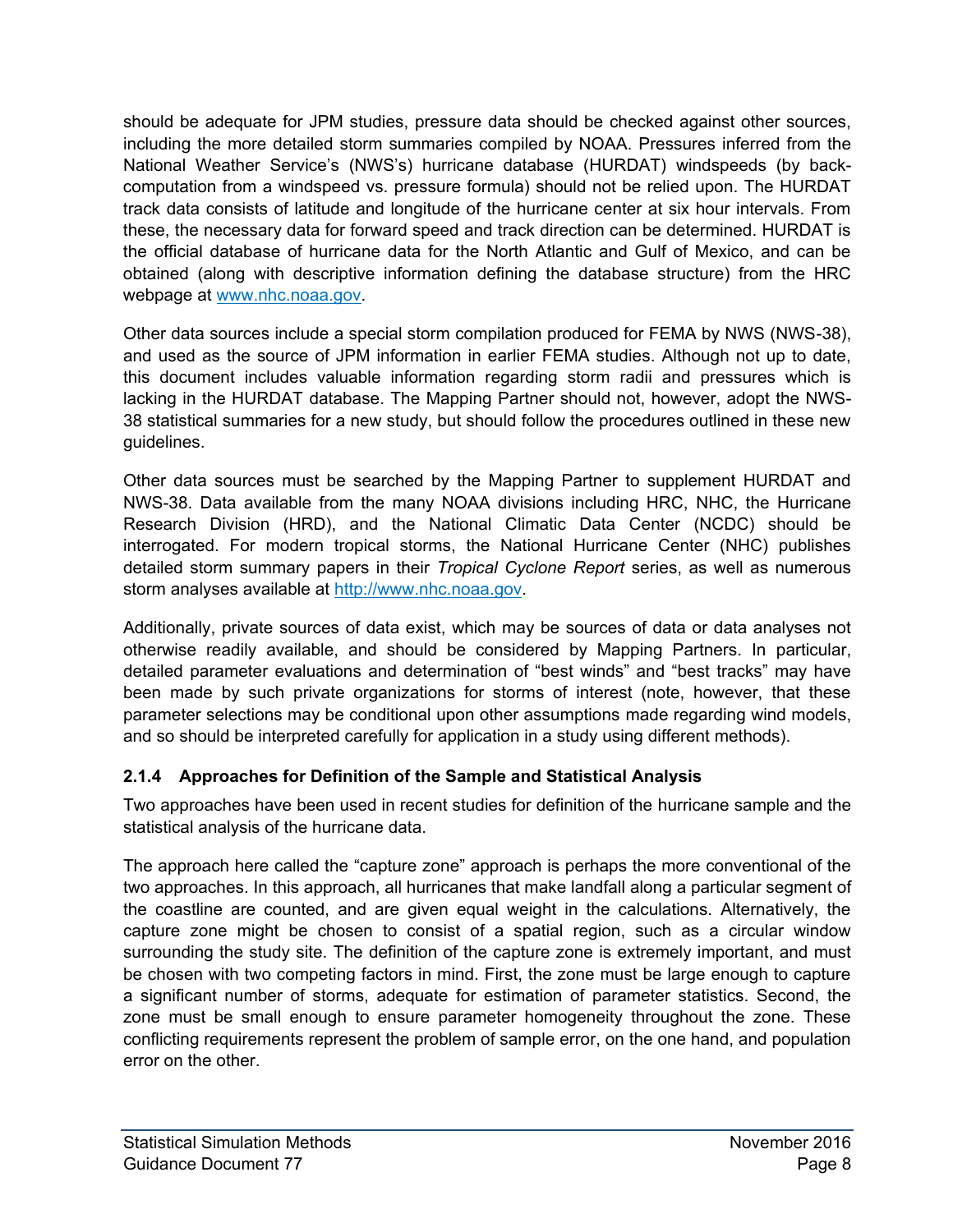The second approach is here called the Chouinard Kernel Approach (or, more briefly, the Chouinard approach). It was introduced by Chouinard and his co-workers (Chouinard, et al, 1997a, 1997b) for use in mapping the hazard from hurricane-induced waves and winds for the offshore-oil industry, but is also appropriate for hurricane surge studies. In this approach, each hurricane is given a weight that decreases as the distance from the hurricane to the point under consideration increases. Thus, data from hurricanes that passed near the point under consideration are given more weight than those that passed far from the point. This technique minimizes population error, by emphasizing events that occurred near the site, while also alleviating sample error by allowing additional data to be taken from a distance. The function used to calculate this weight (the kernel function) is typically a Gaussian probability density function, but other shapes may be used if there is reason for them. When using a Gaussian kernel, the scaling parameter that controls the width of the kernel (the kernel width) is then numerically identical to the standard deviation.

One of the most important steps in the Chouinard approach is the determination of the optimal kernel size, which provides the optimal compromise between high geographical resolution and statistical precision (i.e., low statistical uncertainty). This is effectively the same as the problem of choosing the size of the capture zone in the alternate approach mentioned earlier. Chouinard and his co-workers as well as the post-Katrina FEMA study of Mississippi, used a statistical technique known as cross-validation (to be described below) to determine the optimal kernel size, but other techniques may also be used.

The two main advantages of the Chouinard approach are that (1) it includes an objective procedure to achieve an optimal tradeoff between spatial resolution and statistical precision, and that (2) the weight given to a specific storm -- and, therefore, the calculated statistics - varies gradually as the site of interest is moved or as the kernel width is varied. The second advantage is particularly important in wave-hazard mapping, but it also avoids the problems that may arise if an important historical hurricane happens to occur near the boundary of the capture zone and so may or may not be included in the sample depending upon a small difference in capture zone size. It is best if the adopted method is not sensitive to fine considerations such as this. The main disadvantage of the Chouinard approach is that it is more complex than the capture zone approach.

There are also two approaches for counting hurricanes for the purpose of rate calculations and for defining the distribution of pressure (and the distributions of other storm characteristics that show a significant geographical variation through the study region). One approach (the pointbased approach) considers the minimum distance to the location of interest (which will typically be the mid-point of the coastal segment of interest) and computes the distribution of the corresponding parameters; this is the approach used by Chouinard et al. (1997a, 1997b). For applications on open water, one determines the time of the track's closest approach to the location of interest and uses the values of the parameters which existed at that time. In application to surge calculations, where interest is focused on the hurricane's characteristics at landfall, the track is considered to be linear with the heading it had at landfall. This linearized track is then used to determine the minimum distance to the site of interest, and the storm characteristics at landfall are assumed everywhere along the linearized track. In the point-based approach, one may calculate either the omni-directional rate (storms/km/yr) or the directional rate (storms/km/directional-degree/yr). The directional rate is required for surge calculations,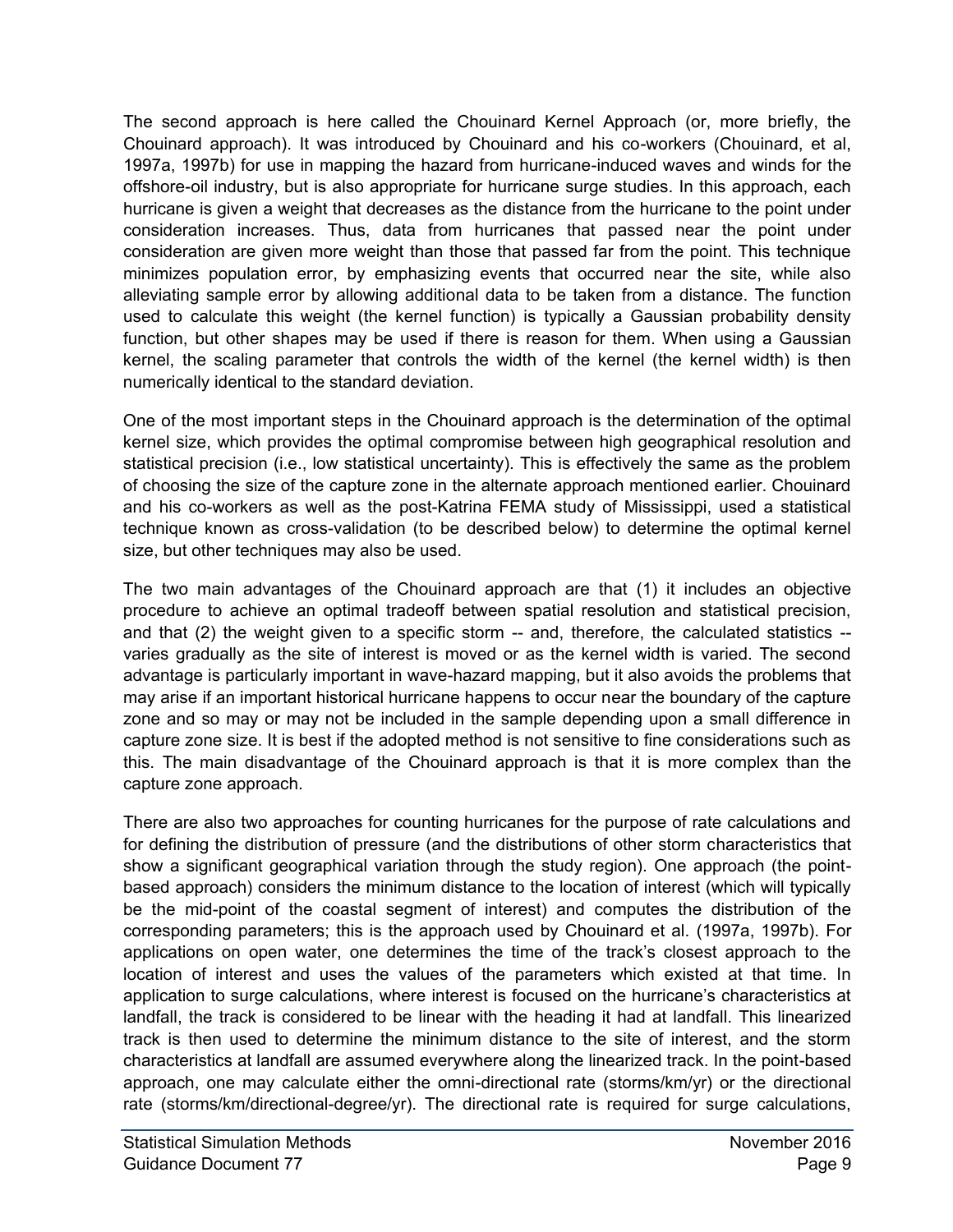and can be obtained directly from the omnidirectional rate by combination with the observed distribution of angles.

The second approach (line based) measures distances along the coastline of the region of interest. This approach appears simple, but is dependent on the geometry of the coastline. Even if the coastline is simple enough to be idealized as straight, the directional rate is a function of the offshore directional rate and of the coastline's orientation (the proportionality factor is the cosine of the angle between the track heading and the landward perpendicular to the coastline), while the directional rate obtained using the point-based approach is identical to the offshore directional rate (ignoring any possible effects of the land mass on the geometry of the prelandfall tracks). In the second approach, then, the distribution of heading must be calculated as an additional step.

The most common methodology is to use the Chouinard approach in conjunction with pointbased counting of hurricanes and critical parameters such as the central pressure, and the capture zone approach in conjunction with line-based counting for parameters. In principle, one could use the Chouinard approach with line-based counting and one could use a rectangular kernel of arbitrarily selected size (equivalent to the capture zone approach) with point-based counting. The Chouinard approach is recommended for determination of storm rates and central pressures due to the importance of these parameters and their tendency to vary spatially, though the increased level of effort should be weighed against the advantages of the method. Any new methodologies should be discussed with the Project Monitor.

#### <span id="page-14-0"></span>**2.1.5 Geographical Variation of Storm Statistics**

In principle, one would expect that the statistical characteristics of hurricanes in the study region would vary as a function of location to some degree. In the Gulf of Mexico, these variations may be due to variations in location relative to the Yucatan and Florida straits and to the loop current. Along the Atlantic coast, these variations may be due to variations in latitude and associated variations in water temperature, prevailing winds, etc.

In many situations, however, the available hurricane data may not be sufficient for resolving these variations, even when there are physical arguments that suggest their existence. In these situations, it is more realistic and sufficient to consider only one distribution of storm parameters over the entire study region.

In the Chouinard approach, the kernel size parameter provides direct information regarding the smallest scale of geographical variation that can be resolved with the available data, with an optimal tradeoff between geographical resolution and statistical precision. In the capture zone approach, one may need to perform additional calculations to determine if there is significant geographical variation in parameters. For instance, one may divide the capture zone and use standard statistical tests to determine whether the capture zone can be treated as having a unique distribution for each parameter. One may also test whether the sample distribution of distance to a suitably defined reference point is consistent with the assumption of a uniform spatial distribution. Care should be taken to ensure spatial variations in parameters that may affect values at study boundaries are accounted for so that results will reasonably match those of neighboring studies.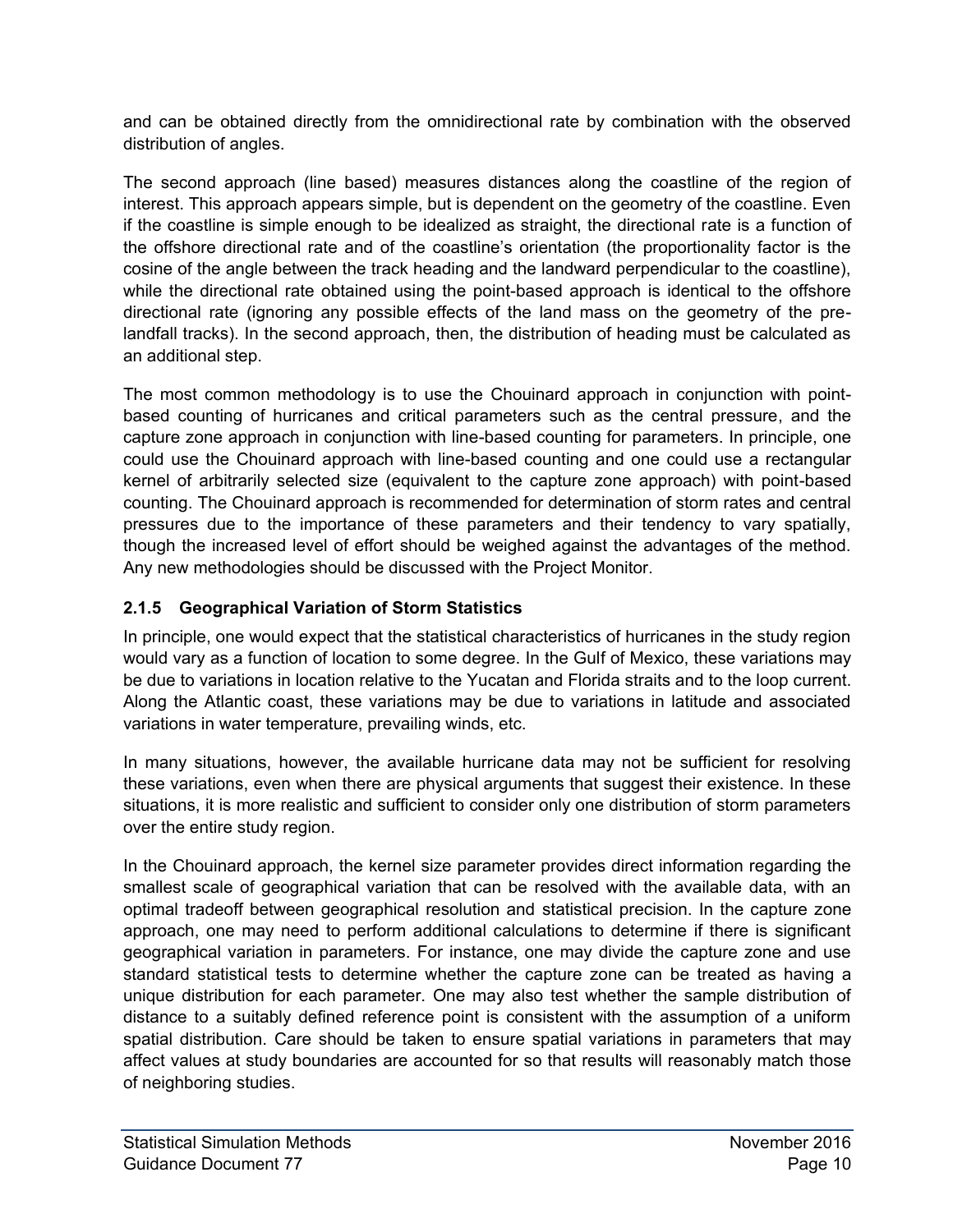In some situations, it may be necessary to take data from a broader region, i.e., a region broader than the study region, the capture zone, or the kernel size. For instance, the conditional distribution of *Rmax* given *ΔP* is often determined using data from a much larger region, such as the Gulf of Mexico or the North Atlantic, in order to obtain a sufficient sample; see FEMA, 2008, and Vickery and Wadhera, 2008, for illustrations of this. Still another example of use of an expanded zone to better define a parameter is the model for Holland's B conditional upon *Rmax* and latitude (Vickery and Wadhera, 2008). In these situations, it is more important that the Mapping Partner obtain a reasonable estimate of the nature of the conditional dependence of the parameter on other hurricane characteristics, than on location.

#### <span id="page-15-0"></span>**2.1.6 Storm Rate (Space and Time) and the Probability Distributions of Heading and Distance**

In the characterization of hurricanes for surge analysis, it is convenient to define the minimum intensity of interest (in terms of a minimum pressure deficit and then develop statistical models for the frequency and characteristics of the storms exceeding that intensity. The choice of this cutoff will influence the range of relative validity of the computed flood statistics. For example, if only storms with low probably of occurrence (such as those affecting the 1% and 0.2% annual chance events) are of interest, it may be possible to truncate the storm sample so as to include only stronger storms. By not considering weaker storms, the estimates of higher probability events (such as the 10% annual chance event) may be unrealistic. In order to capture more frequent events, weaker storms would need to be included in the tropical storm range. Choice in target frequencies and frequency cutoffs should be discussed with the FEMA Project Monitor.

This section considers the overall rate of storms, or storm density, in both space and time; subsequent sections then consider the several hurricane characteristics.

It is generally assumed that hurricane occurrences in time are a Poisson process (Parzen, 1962), although data indicates that this is not strictly true. More importantly for practical applications, hurricanes that generate surge in excess of a certain high value of interest (say, 10 feet) at a particular location are assumed to be a Poisson process. The only parameter in this Poisson model is the rate of storms, which has units of storms per unit distance per unit time (e.g., storms/km/year). If heading is considered as part of the rate calculations, then the rate has units of storms per unit distance per unit angle per unit time (e.g., storms/km/directiondegree/year).

As in many situations involving the study of rare events, the Poisson assumption is actually not necessary for the calculation of rare surge exceedances at a given location, and the results obtained using the Poisson assumption are generally not invalidated by deviations of hurricanes from the assumption of independence of storm rate from other parameters implied by the Poisson assumption.

In the Chouinard approach, the rate at the point of interest is proportional to a weighted count of the observed data in the storm catalog, with weights that depend on the distance from the storm to the site and its deviation from the direction of interest. Storms that pass farther from the site of interest or that have directions different from the direction of interest receive lower weight. The resulting expressions for the directional and omni-directional rates, respectively, are as follows: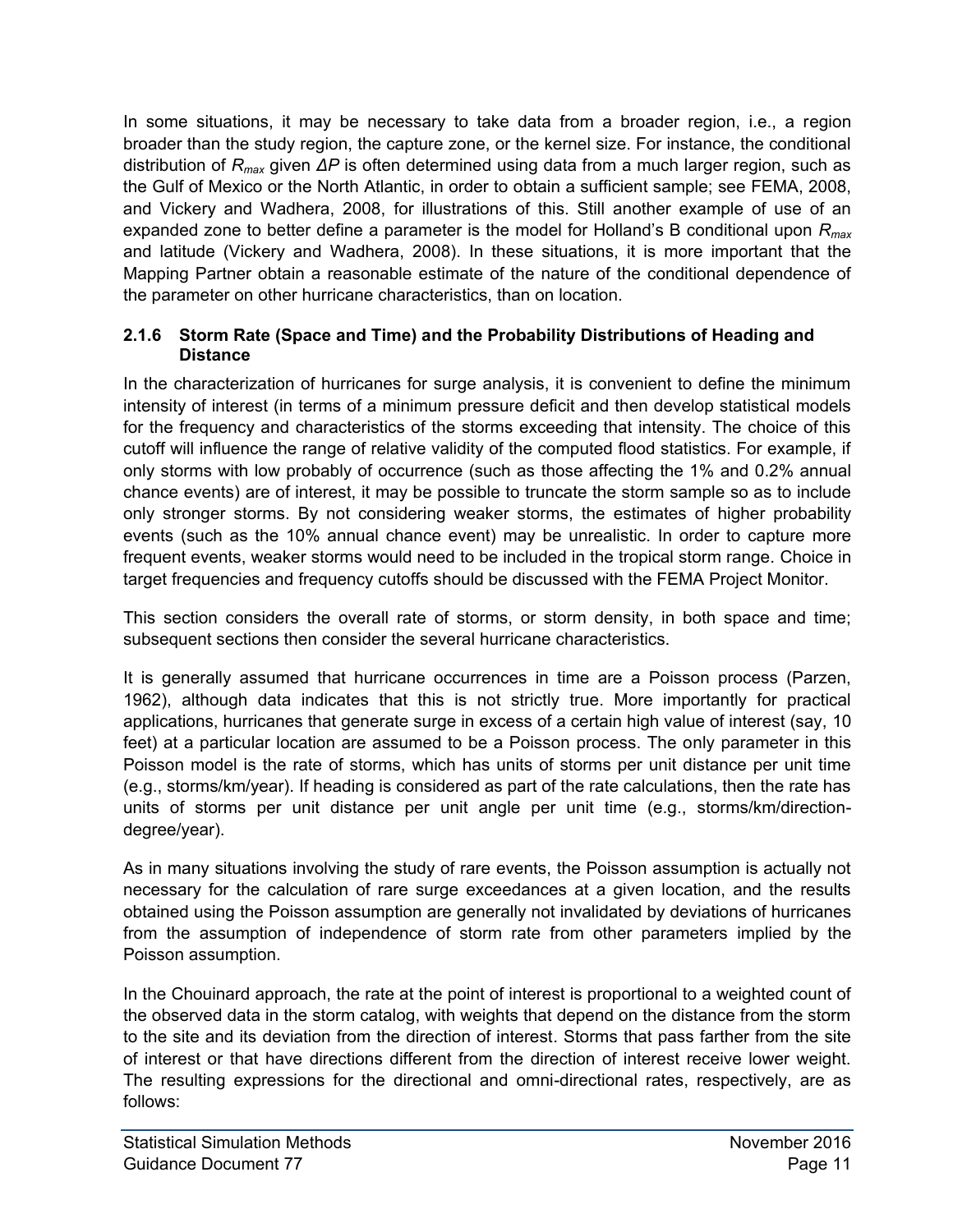$$
\lambda(\theta) = \frac{1}{T} \sum_{\substack{i \\ (all~sforms)}} w(d_i) k(\theta_i - \theta)
$$

(3)

 $\lambda =$ 1  $\frac{1}{T}$   $\sum$   $w(d_i)$ i  $(alI~storms)$ 

where the summation extends over all storms in the catalog, *T* is the duration of the catalog (in years), and the kernel weight functions are taken as normal-distribution shapes, as follows:

$$
w(d_i) = \frac{1}{\sqrt{2\pi}h_d} \exp\left[-\frac{1}{2}\left(\frac{d_i}{h_d}\right)^2\right]
$$
\n(4)

]

and

Chouinard and Liu (1997a) introduced a powerful technique to determine the optimal kernel sizes for the calculation of rates, namely least-squares cross-validation. They also consider a related technique, maximum cross-validated likelihood, but the former is preferred because it is more robust. Maximum cross-validated likelihood was used to determine the optimum kernel size for the post-Katrina study (FEMA, 2008), where it was used to determine the optimal kernel-size for the distribution of 
$$
\Delta P
$$
.

 $\exp|-\rangle$ 

1

 $\frac{1}{2} \left( \frac{\theta_i - \theta}{h_{\theta}} \right)$  $\frac{1}{h_{\theta}}$ 

 $\sqrt{2\pi} h_\theta$ 

 $w(\theta_i - \theta) = \frac{1}{\sqrt{2}}$ 

To calculate the optimal kernel width *hd* for the omni-directional rate, the data are partitioned at random into two samples (the estimation sample and the validation sample) using a randomization scheme in which each storm is assigned to the estimation sample with probability *p* and to the validation sample with probability *1-p*. The estimation sample is used to estimate the predicted rate using Equations 3 and 4. The validation sample is then used to calculate the observed rate. The two rates are then adjusted for the size of the two samples (i.e., for the effect of  $p$ ), and the difference between the two rates is squared. The random partitioning of the sample is repeated many times (say, 500 to 1000 times) and the squared difference is summed over all these random partitions. The resulting quantity is the cross-validated square error (CVSE); the optimal choice of kernel width  $h_d$  is the one that yields the lowest CVSE. For the post-Katrina Mississippi study, the observed rate was calculated by counting the number of storms in the validation sample falling within 40 km of the site and then dividing that count by 80 km and by the number of years in the storm catalog. The probability *p* was set to 0.9 to avoid a large change to the size of the estimation sample. The resulting optimal kernel size is not sensitive to these choices, as long as they are within reasonable bounds (Chouinard and Liu, 1997a). Similarly, the results for directional rates are not sensitive to the choice of angular interval.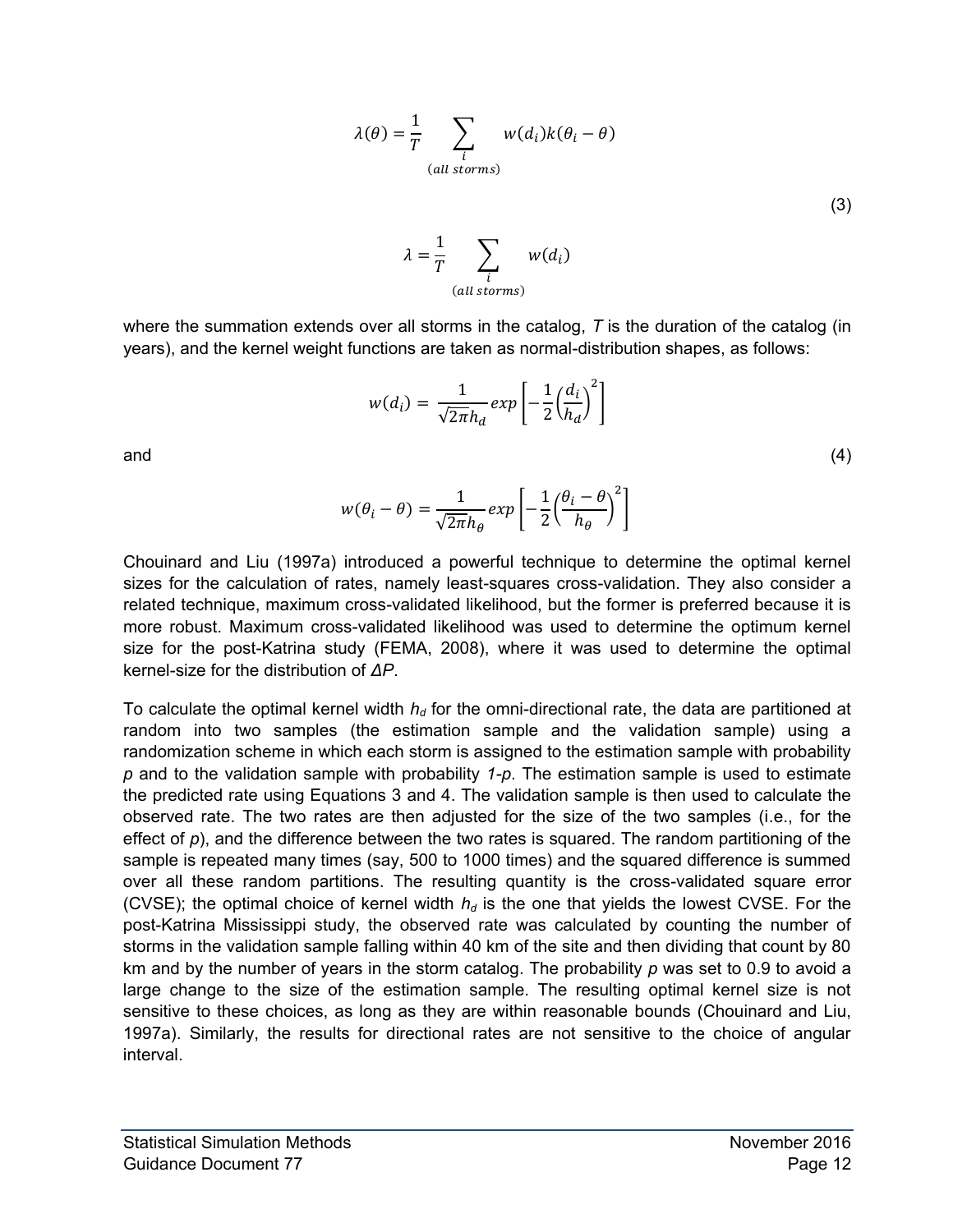In the Capture Zone approach, hurricanes are counted if they cross the coastline (or an idealized representation of the coastline) within the capture zone. The resulting count is divided by the size of the hurricane catalog and by the length of coastline, obtaining a rate of hurricanes per unit length per unit time. The distribution of heading is then estimated based on the empirical distribution of headings observed at landfall. As indicated earlier, this distribution of headings depends on the geometry of the coastline and cannot be compared directly with the distribution obtained using point-based counting. If it is suspected that the rate is not constant within the capture zone, the distribution of distance to some suitable reference point is computed based on the associated empirical distribution.

If the storm rate is truly constant within the study region, then the distance to any conveniently defined reference point (e.g., the mid-point of the region of interest) is drawn from a uniform distribution. This is the most common situation in practice, and will usually be assumed by the Mapping Partner, but it is not always the case. If point-based counting indicates significant variations in rate within the study region, or if the line-based counting indicates significantly different rates for sub-divisions of the capture zone or a distribution of distance that deviates from uniform, then this deviation from uniformly distributed distances must be taken into account. The JPM-OS techniques described in the next section may be easily adapted to include this non-uniform distribution of distance.

## <span id="page-17-0"></span>**2.1.7 Storm Intensity**

In probabilistic surge studies, the intensity of the storm is characterized by the pressure deficit Δ*P*, which is defined as the difference between the far-field atmospheric pressure and the central pressure of the storm. The far-field pressure is commonly taken as a fixed value (usually 1013 mb) if better data are not available. Consequently, pressure deficits can be estimated from central pressures reported in HURDAT and elsewhere, by simply subtracting from 1013 mb if data on far-field pressure is not available, though it has become common practice to use the true far-field pressure whenever possible.

The lower-bound Δ*P* of the data used in this step should be consistent with the minimum Δ*P*  used for the definition of the rate. That is, the storm rate must correspond to the rate of storms with intensities exceeding the cutoff Δ*P*. In addition, if the statistical distribution shape used includes a lower-bound parameter, this parameter should be selected in a consistent manner.

The distribution shape used for Δ*P* should be consistent with the observed empirical distribution. The most common distribution shapes in recent studies are the Type-I Extreme-Value distribution (also known as Fisher-Tippett or Gumbel) and the three-parameter (or truncated) Weibull distribution (e.g., Resio, 2007, FEMA, 2008, Vickery and Blanton, 2008). It is recommended that one of these distributions be adopted by the Mapping Partner, in accordance with the apparent quality of fit with the study data. Nevertheless, the Mapping Partner may choose another distribution type if the data shows that an improvement would be achieved.

The complementary cumulative distribution function (CCDF) of the Type-I distribution is given by the equation

$$
P[\Delta P > x] = 1 - exp[-e^{-\alpha(x-U)}]
$$
\n(5)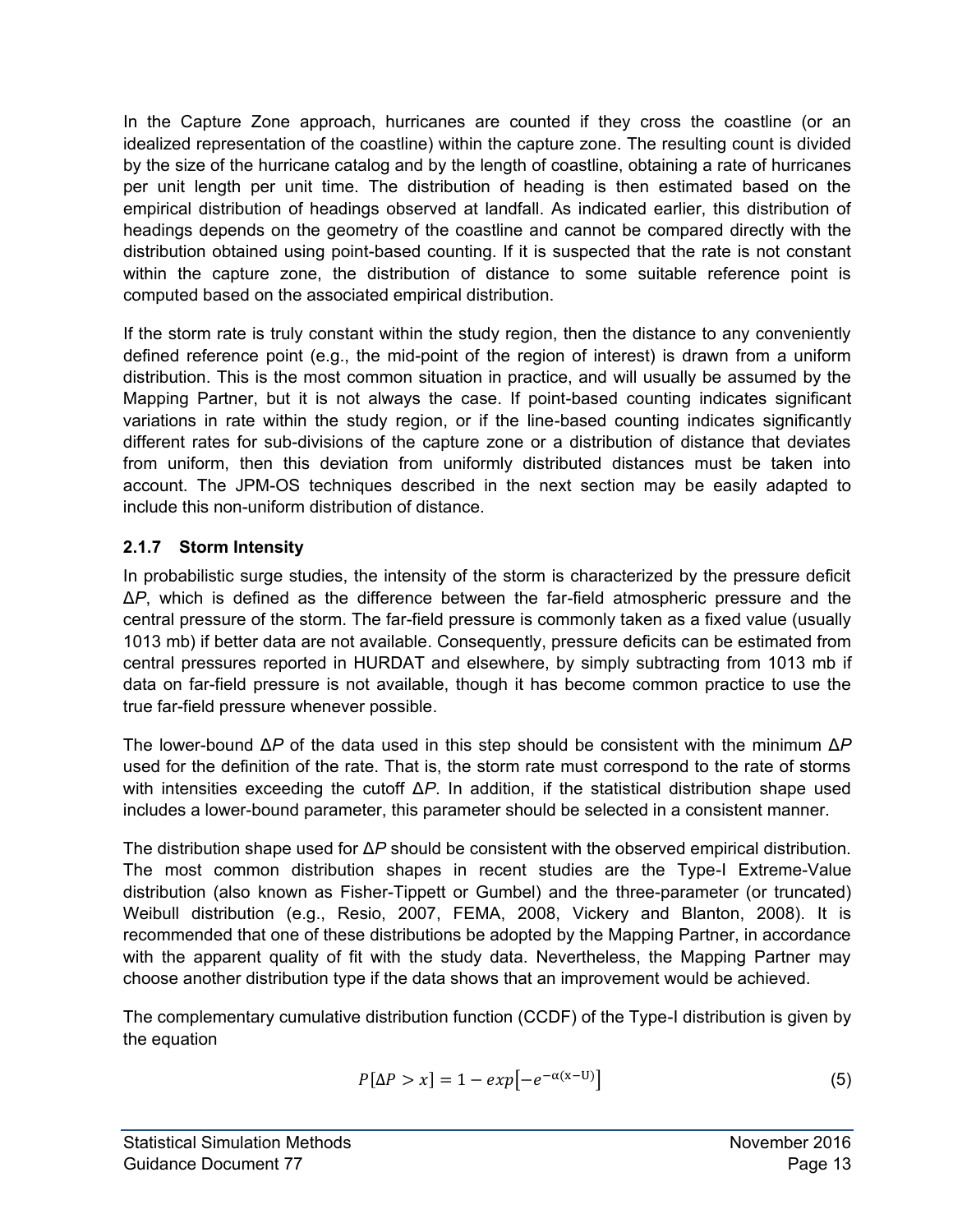where *U* is the mode of the distribution and *1/α* is a parameter that measures the scale of the distribution; both of these have units of pressure. Note that the Type-I distribution is defined for all real values of Δ*P* (not just for values above the lower-bound used for the calculation of rate. Strictly speaking, the CCDF should be normalized so that *P* [Δ*P* > Δ*P*0]=1, where Δ*P*0 is the lower-bound value of Δ*P* used in the calculation of storm rate.

Similarly, the CCDF of the three-parameter Weibull distribution is given by

$$
P[\Delta P > x] = exp[-(x/u)^{k} + (\Delta P_0/u)^{k}] \quad x > \Delta P_0
$$
\n(6)

where *u* is a scale parameter, *k* is a shape parameter, and  $\Delta P_0$  is the lower-bound value of  $\Delta P$ introduced above; *u* has units of pressure, while *k* is dimensionless.

For annual exceedance frequencies of 0.2% or greater (that is, more frequent), the dominant storms tend not to fall too far in the upper tails of the distributions; instead, rarity is more the result of combined moderate parameter values and randomly close proximity, rather than of an extreme value for any one parameter (example: despite its severity, Katrina was a Category 3 storm at landfall). Therefore, the choice of distribution shape used for Δ*P* is likely to have only a moderate effect on the results, whatever form is chosen.

In the Chouinard approach for estimation of the distribution of Δ*P*, the distribution parameters *u*  and *k* are estimated from all the storm data using the method of maximum weighted likelihood, where the weights depend on the distance between the track of storm *i* and the point under consideration, and possibly subject to the monotonicity constraint described earlier. Specifically, the weighted log-likelihood is of the form

$$
\ln(WL) = \sum_{i} w(d_i) \ln[f_{\Delta P}(\Delta p_i; u, k)] \tag{7}
$$

where  $d_i$  is the distance between the point under consideration and the linearized track of storm *i* (associated with pressure deficit Δ*pi* at landfall), *w*(*dl*) is a Gaussian distance-dependent weight (which is given by Equation (4) introduced earlier, although the kernel size  $h_d$  need not necessarily the same as for the calculation of rate), and  $f_{\Delta P}(\Delta p; u, k)$  is the Weibull probability density function (obtained by differentiating the cumulative function shown above); the summation extends over all storms with Δ*P* exceeding the lower cutoff of the data set.

Following Chouinard et al. (1997a, 1997b), a technique known as *maximum cross-validated likelihood* is utilized to determine the optimal kernel size  $h_d$  for the estimation of the Weibull parameters. As was done for the calculation of the cross-validated squared error for rates, the data are partitioned into two samples (the *estimation sample* and the *validation sample*) using a randomization scheme. The estimation sample is used to estimate the Weibull parameters *u*  and *k* by determining the values of *u* and *k* that maximize the log-likelihood function in Equation 6, possibly subject to a monotonicity constraint. The validation sample is then used to calculate the observed log-likelihood. These observed log-likelihoods are then summed over all random partitions of the sample. The resulting quantity is the *cross-validated likelihood* (CVL; the optimal choice of kernel width  $h_d$  is the one that yields the highest CVL).

This analysis may yield an optimal distance-kernel size that is smaller than the optimal kernel size obtained for the directional rates, but the slope in the upper portion of the CVL vs. kernel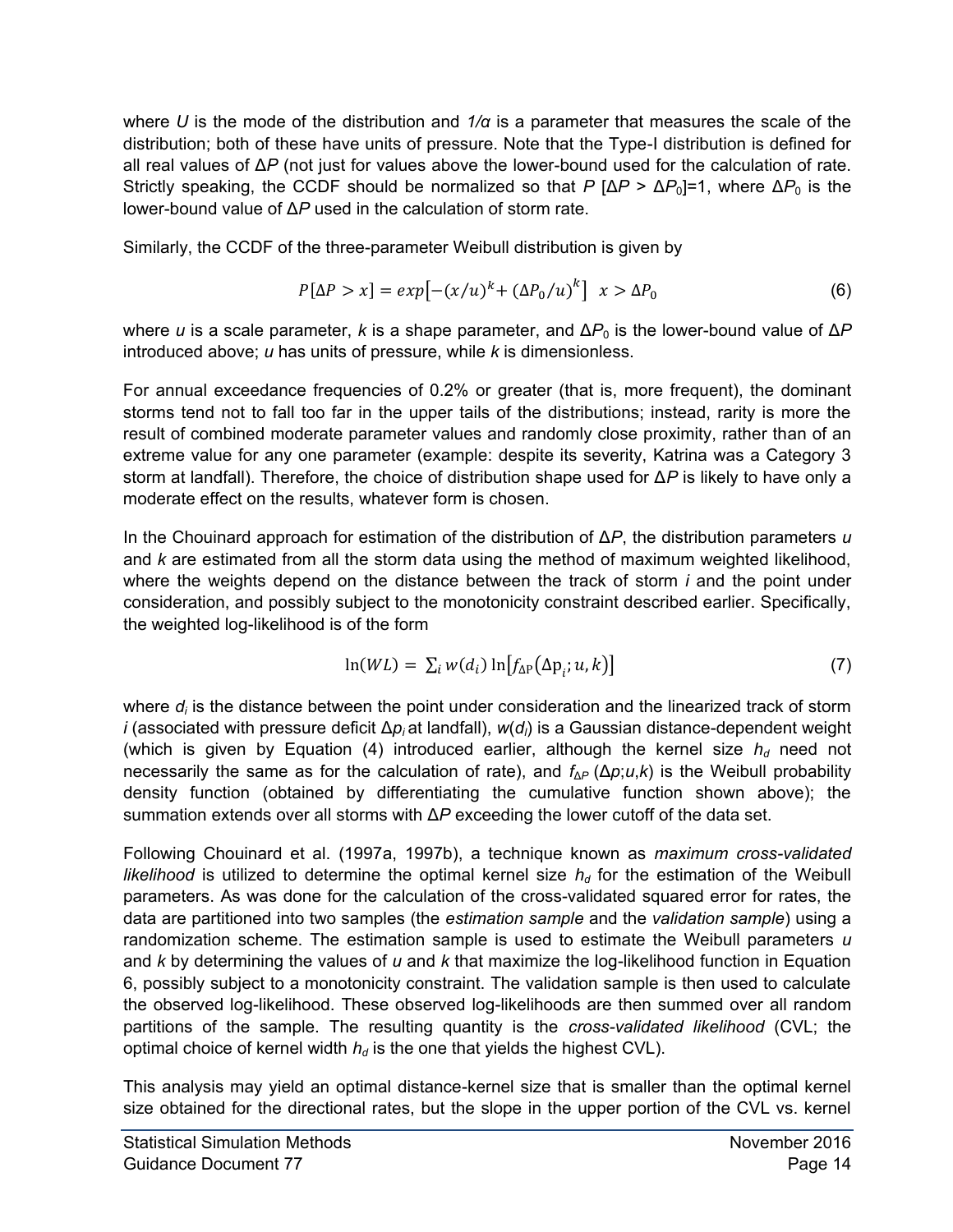size has been found to be nearly flat. This result indicates that the cross validation provides only a weak upper bound for the kernel size. In the Mississippi study, the optimal kernel size that was obtained for the directional rates was used for all calculations involving kernels, and it is recommended that the Mapping Partner make a similar assumption unless there is an apparent need for a more detailed analysis for other parameters. Such more detailed analyses are sometimes needed for parameters that exhibit their own sensitivities, such as storm heading and rate. Several recent FEMA studies along the Florida Peninsula, for instance, relied on several different kernel sizes (FEMA 2013, FEMA 2014b).

Once the optimal kernel size is selected, the best-estimate values of the Weibull parameters *u*  and *k* are obtained by maximizing Equation 6, possibly subject to a monotonicity constraint.

In the line-based approach, a suitable distribution shape is chosen to fit the empirical distribution of Δ*P*, using standard statistical methods (e.g., method of moments, maximum likelihood, linear regression on the transformed data). It is also important to investigate geographical variation in the distribution parameters, although the data limitations often yield no statistically significant differences.

In both the Chouinard and Capture Zone approaches, the estimated parameters have a high statistical uncertainty as a result of limitations in the data. In these situations, the exchangeability axiom of modern decision theory suggests that one should use the mean or "predictive" CCDF of Δ*P* (i.e., the expected value of the CCDF, averaged over the joint distribution of the distribution parameters), not the best-estimate value obtained above. The reader is referred to McGuire et al. (2005) for an elaboration of this issue in the context of earthquakes. Experience with the three-parameter Weibull distribution indicates that there is a significant difference between the mean and best-estimate CCDF because the CCDF is a highly nonlinear function of the distribution parameters, and that the mean CCDF is significantly higher (e.g., Risk Engineering, 2008). In the post-Katrina Mississippi study (FEMA, 2008), a resampling technique known as bootstrapping (Efron and Tibshirani, 1993) was employed for the calculation of the mean or predictive CCDF. This approach is very general and is easy to implement. Other approaches, such as standard methods for the propagation of uncertainty may also be employed.

#### <span id="page-19-0"></span>**2.1.8 Storm Track: Forward Speed of Translation**

The forward speed of the storm affects the wind field, making it more asymmetrical. It has an additional effect on surge (beyond the effect on wind speeds), in that it helps determine duration of high water (and so, perhaps, overtopping and filling volumes). There are physical arguments that suggest a positive correlation between forward speed and *∆P*, but the available data generally show a weak or non-existent correlation. Storms making landfall in the Atlantic seaboard tend to have somewhat higher forward speed than those in the Gulf of Mexico as a result of differences in the steering winds.

The associated probability distributions can be taken as normal or log-normal by the Mapping Partner, based on examination of the associated empirical distribution. Given the associated coefficients of variation and the moderate importance of forward speed in the calculations, the practical effect of choosing a different distribution is anticipated to be small.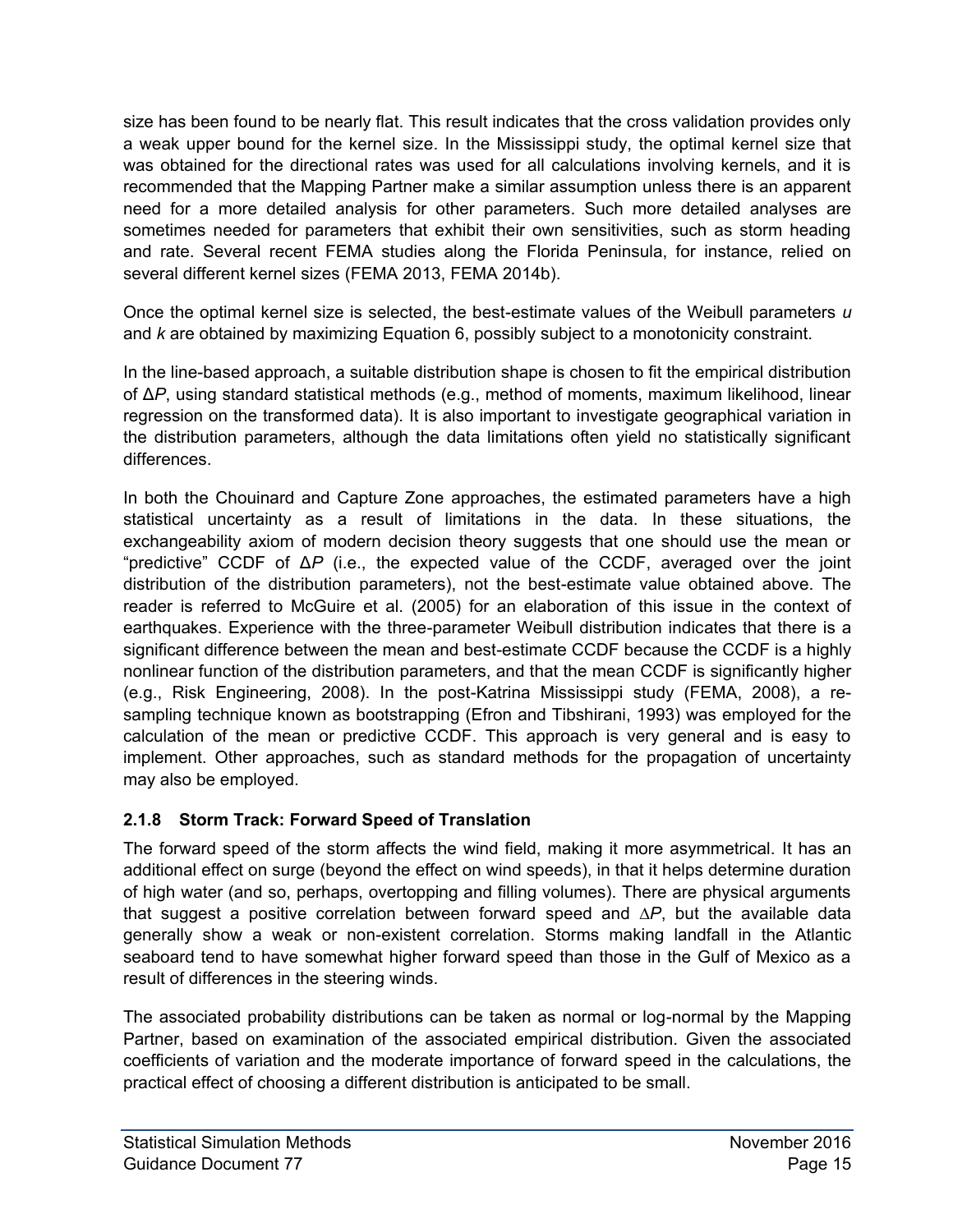#### <span id="page-20-0"></span>**2.1.9 Storm Size**

The radial dimension of the tropical storm wind field has a large effect on surge, as demonstrated by Irish et al. (2008). Recent studies have utilized a single parameter to characterize this size, although there is a trend toward allowing this parameter to vary as a function of quadrant.

Two parameters are commonly used to represent storm size, namely the radius of maximum winds,  $R_{max}$ , and the characteristic radius  $R_p$  of the exponential pressure profile, where the pressure profile is written as

$$
p(r) = P_0 + \Delta P \exp\left[-\left(\frac{R_p}{r}\right)^B\right]
$$
 (8)

in which *P0* is the central pressure and *B* is Holland's shape parameter (Holland, 1980), to be discussed below; *B* is often taken as unity, although it can have a notable influence on winds and surge. There is only a slight difference between these two radius measures for typical cases, and some studies have ignored the difference, or failed to recognize it. The difference may be large for the profiles of real hurricanes, however, as these may have quite irregular shapes. Consequently, the Mapping Partner should take care to distinguish between them in collection and analysis of the study data.

Most studies find a weak negative correlation between R*max* (or *Rp*) and *∆P*. In the post-Katrina Mississippi study, an expression of the form

$$
\ln[R_{p,median}] = 4.37 - 0.29 \ln[\Delta P] \tag{9}
$$

was obtained using linear least squares regression. Similarly, Vickery and Wadhera (2008) obtained relations of the form

$$
\ln[R_{p,median}] = a - b\Delta P^2 + c\,\psi\tag{10}
$$

for Atlantic and Gulf of Mexico hurricanes, where *ψ* is latitude; the parameters *a* and *b* vary with region. Other recent FEMA studies have developed their own relationships based on historical data. The Mapping Partner shall make a similar determination for the study data, as appropriate. Most studies model the conditional distribution of  $R_p$  given  $\Delta P$  as lognormal, the associated standard deviation of  $\sigma_{ln[Rp]\Delta P]}$  is generally found to be approximately 0.4 to 0.5. Vickery and Wadhera (2008) find that stronger hurricanes exhibit a lower standard deviation and provide equations for σ*ln[Rp|∆P]* as a function of *∆P*.

Although correlation between *Rp* and *∆P* is weak — or apparently non-existent for certain subsets of the data such as Gulf of Mexico hurricanes at landfall (Vickery and Wadhera, 2008) — most studies assume a negative correlation. Storm physics modeling also provides support for a negative correlation (Shen, 2006). Consequently, it is recommended that the Mapping Partner should assume a correlation, although some effort may be required to assemble the necessary data and it may prove necessary to enlarge the capture zone so as to make the correlation apparent. Note that this matter is discussed at some length in NWS-38 (Ho, et al., 1987) which may also be consulted for guidance.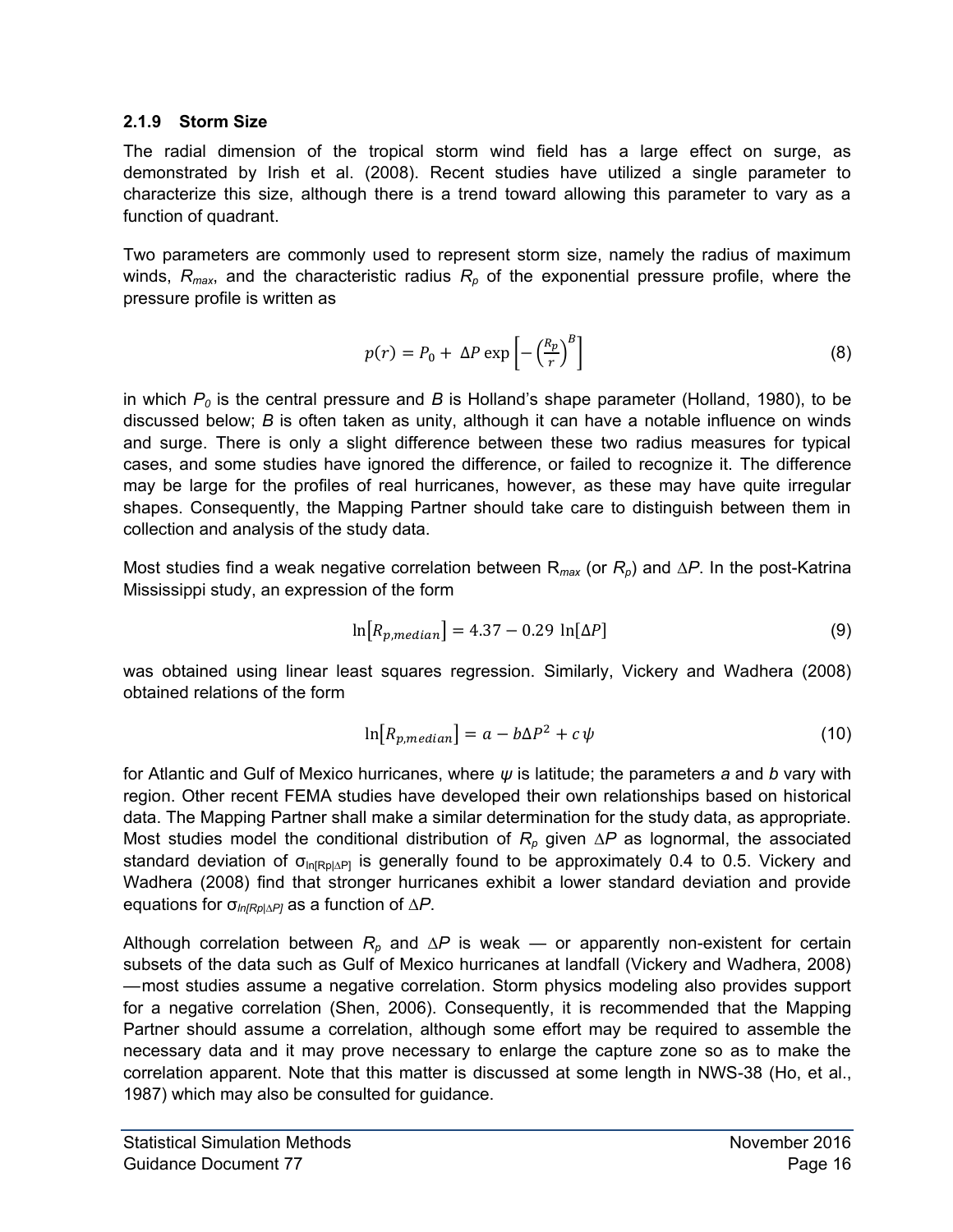#### <span id="page-21-0"></span>**2.1.10 Other Physical Parameters**

The wind fields of real hurricanes vary widely with both distance and azimuth from the storm center, and cannot be completely characterized by only two parameters, namely *∆P* and *Rmax*. The natural choice for the next major parameter to include in a JPM analysis is Holland's *B* parameter, which was introduced in Equation 8 above. Higher values of *B* produce more highly peaked wind fields, with higher values of the peak wind speed. On the other hand, this peak value occurs over a narrower spatial reach. As a result of these counteracting effects, the sensitivity of peak surge and surge hazard to *B* is not clear at present. According to Irish et al., (2009), the effect of changing *B* from 0.9 to 1.9 is to give a change of the order of 15% in peak surge. It is recommended that this matter be given attention by the Mapping Partner through numerical experiments with the hydrodynamic model and alternate choices of *B*. There have been few statistical studies for *B*. Vickery and Wadhera (2008) find a weak correlation with *∆P*, *Rmax*, latitude, and sea-surface temperature. Unless a preliminary sensitivity investigation suggests otherwise, the Mapping Partner may adopt a simplified representation of *B* for the JPM simulations, such as (1) using a single mean value of B, (2) allowing B to vary probabilistically in the synthetic storm population, or (3) via the post-computation error approach to be discussed later. If B is found to be important, then it may need to be represented as a JPM parameter. However, the relative cost of this, versus representing other parameters in greater detail, such as tides and model resolution, should be weighed carefully.

Additional parameters have been used to describe hurricanes, for instance, Cox and Cardone (2007) use a double-exponential model to describe the hurricane wind field in hindcast studies. This model has the form

$$
p(r) = P_0 + (\Delta P - \Delta P_2) \exp\left[-\left(\frac{R_{p,1}}{r}\right)^{B_1}\right] + \Delta P_2 \exp\left[-\left(\frac{R_{p,2}}{r}\right)^{B_2}\right]
$$
(11)

Storms that are better represented by a double exponential model tend to have a broader radial wind and pressure profile, such as Hurricanes Dennis (2005), Katrina (2005), and Ike (2008). This tends to enhance storm surge, especially beyond the radius of maximum wind. This model introduces three additional parameters, whose statistics (potentially including correlations with other parameters) must be determined. Currently, most historical hurricane data sets do not include these additional parameters, making the necessary calculations impossible, but there are re-analysis efforts under way that will determine these values in the future. However, the burden of expanding the full JPM to include 3 additional parameters could be significant, making it unclear at what point or under what circumstances the expansion of the JPM space will be worthwhile. Approximate methods to account for the effect of this distribution may also be performed, however this field has not yet been well-explored. Three recent FEMA studies, covering all the western coast of the Florida peninsula, included the bulk effect of this broader wind field through a customized, spatially variable uncertainty model (FEMA 2013, FEMA 2014a, FEMA 2014b, FEMA 2016a). This was done due to evidence that these parameters had an important role in storm surge generation in the area. Future studies may attempt to include these additional parameters or may follow the path taken by the post-Katrina FEMA study for Mississippi to use a simpler representation of these parameters. Like Holland's B, however, the relative importance and cost of the additional parameters should be weighed against the benefits to the study.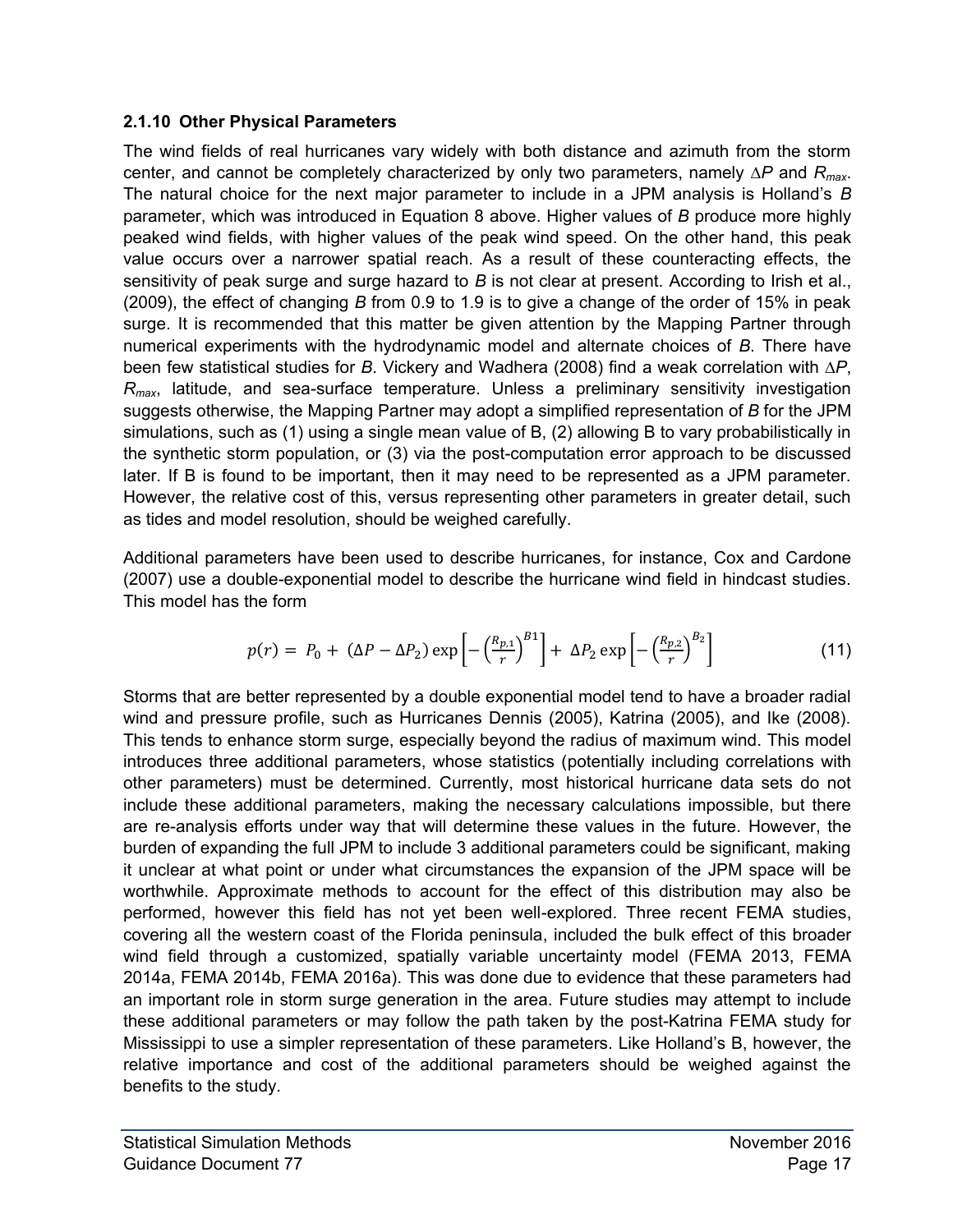## <span id="page-22-0"></span>**2.1.11 Treatment of Parameter Correlations**

In principle, all hurricane characteristics are correlated to some degree. Most probabilistic surge studies, however, consider only the correlation between *∆P* and *Rmax*. The main reason for modeling the pressure-radius correlation--despite statistical  $r^2$  values on the order of only 0.3 is that these are the two most important hurricane parameters for surge calculations (other than landfall location, taken independent by assumption). Allowing for the inverse pressure-radius correlation ensures that extremely intense storms are not assigned extremely large radii in construction of the JPM storm simulation set. The important major correlation of parameters with track angle has been commonly treated by the simple artifice of dividing the storm sample into entering and exiting populations; within each subpopulation, independence with angle is assumed.

## <span id="page-22-1"></span>**2.2 Storm Simulation Set – JPM-OS Methods**

At least four distinctly different JPM approaches have been used for FEMA flood insurance studies. As noted earlier, the original work by Ho and Myers (Ho and Myers, 1975; Myers, 1975) adopted a direct JPM approach based on the idea of dividing each parameter distribution into a small number of segments, and then simulating all possible combinations (all possible storms). As noted earlier, the only difficulty with this approach is that the number of simulations that are required quickly becomes prohibitive, especially when considered in light of the computational demands made by modern high-resolution hydrodynamic models such as ADCIRC.

In the post-Katrina efforts of the USACE (for Louisiana) and FEMA (for Mississippi) greatly improved JPM methods were developed, permitting a JPM analysis to be performed with only about one tenth the number of simulations as would be required with the direct JPM approach. These are now known as Optimal Sampling methods. These guidelines correspond to the approach used in the FEMA Mississippi study, called the Quadrature Method, although the USACE's approach for Louisiana, called the Response Surface Method, is also entirely appropriate for new FEMA studies. Experience gained during the post-Katrina work showed that the two approaches are capable of giving nearly identical results with a similar level of effort. These guidelines focus on the Quadrature Method since it is more readily automated than the Response Surface Method which requires a greater degree of expert judgment in the selection of storms. Recently, a third approach has been followed in a study of North Carolina (see Vickery and Blanton, 2008). It is not described in detail here, but it is noted that it is not, strictly speaking, an optimal sampling approach. It is more akin to a traditional JPM approach in that the parameter distributions are discretized and all combinations are simulated. Furthermore, it departs from the other approaches in that number and locations of the tracks are not established in a defined pattern, but are distributed over the coastal area using Monte Carlo simulation, with the assumption of a Poisson occurrence rate. Whereas the Quadrature and Response Surface methods have been compared and found consistent, such a comparison with the North Carolina approach has not yet been made.

## <span id="page-22-2"></span>**2.2.1 Summary of the Response Surface Method**

This approach takes advantage of the following three observations from sensitivity studies performed during the post-Katrina studies: (1) the calculated surge *ηm* is a fairly smooth function of the storm parameters; (2) *ηm* is most sensitive to *∆P*, *Rp*, and track location (or along-coast distance between storm track and location of interest); and (3) the sensitivity of *ηm* to heading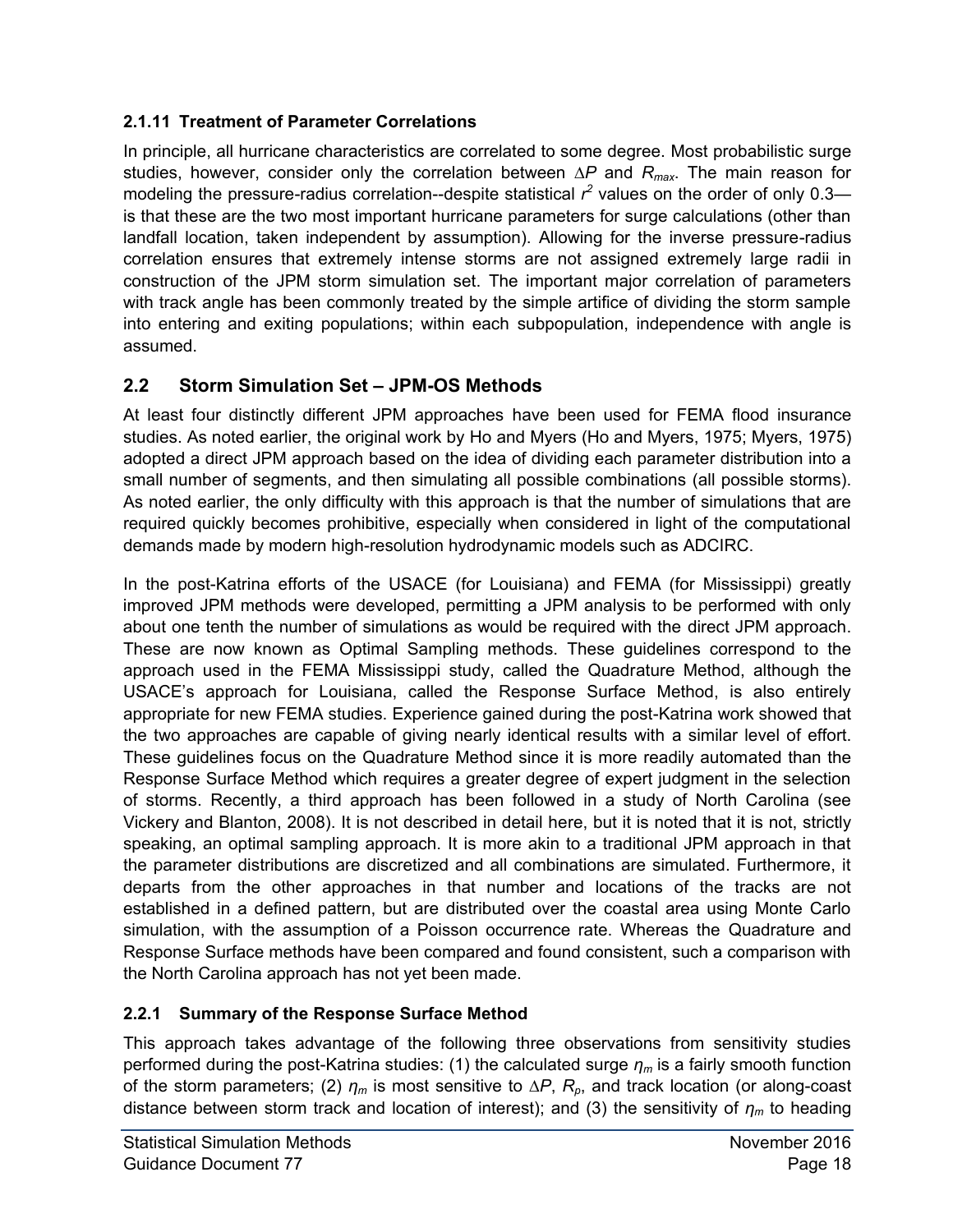angle *θ* and forward velocity *Vf* is weaker and may be approximated as linear. Furthermore, the variation of *ηm* as a function of these parameters is fairly smooth. These observations are confirmed by the sensitivity analyses documented in FEMA (2008) and by model runs cited by Resio (2007).

As a result of these observations, it is possible to perform surge calculations for a moderate number of synthetic storms—with carefully selected combinations of parameters--and then to interpolate between the calculated surge elevation (in the JPM dimensions) to obtain the surge elevation for any desired combination of parameters. The computational cost for this interpolation is minimal. As a result, one can discretize the domain of the JPM integral very finely, even in five dimensions.

The main difficulty in the response-surface JPM-OS scheme resides in the *experimental design* (i.e., the selection of the parameter combinations for the synthetic storms) in a manner that provides enough points in the highly dimensional JPM parameter space, without requiring a very large number of synthetic storms, and then implementing a robust interpolation scheme that works reliably for all target sites of interest. This selection process and interpolation scheme treats *∆P* and *Rp* as the primary variables for each selected track, and takes advantage of the weak sensitivity to heading angle *θ* and forward velocity *Vf*, which are treated as linear. The interpolation between tracks is more delicate and requires special treatment, as described by Irish et al. (2009).

The application of the Response Surface Method in Louisiana and Texas is summarized in Resio (2007), Resio et al. (2009), and Irish et al. (2009). These publications provide details on the application of the method and show typical results. In particular, it has been found that the approach yields results that are essentially indistinguishable from the Quadrature Method (Toro, et al, 2010).

## <span id="page-23-0"></span>**2.2.2 Summary of the Quadrature Method**

Gaussian quadrature is a well-known technique for approximation of integrals of the form

$$
I = \int f(x) \, p(x) \, dx \tag{12}
$$

where  $f(x)$  is often a probability density function (i.e., it is positive and it integrates to unity) and *p(x)* is a function belonging to a particular family of functions. The quadrature approximates the integral as a finite weighted summation of the form  $I \approx \sum_i w_i p(x_i)$ , where the nodes  $x_i$  and the corresponding weights *wi* are selected in a manner that maximizes the accuracy of the approximation, while keeping the number of nodes small. In the context of the JPM-OS Quadrature method, each node can be thought of as one synthetic storm. The weight associated with each node is multiplied by the annual rate of storms to obtain the annual rate for that synthetic storm.

In one-dimensional Gaussian Quadrature, the number of nodes, the nodal locations, and the weights are selected so that the summation will evaluate the integral exactly if *p(x)* is a polynomial of a certain degree and *f(x)* is a particular probability distribution (e.g., a standard normal probability density). This technique is used frequently in one dimension. Miller and Rice (1983) provide implementation details and results for a variety of commonly used probability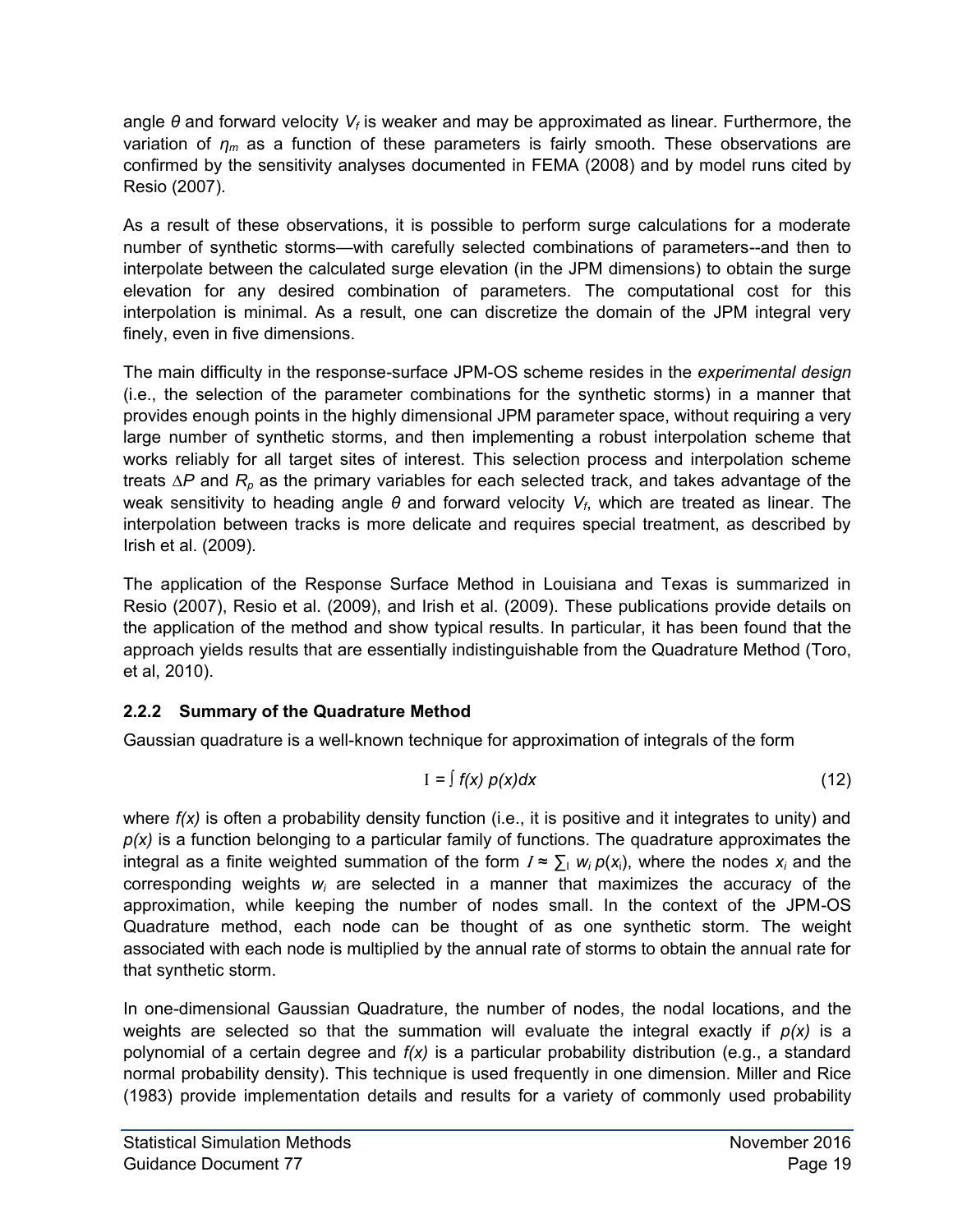distributions. The improvement in calculation efficiency (number of function evaluations needed for a specified accuracy) can be very great compared to simpler methods.

It is also possible to fix the weights *wi* to arbitrary values (e.g., equal weights or 1/6, 2/3, 1/6) and then calculate the nodal values *xi* so that polynomials of a certain degree are integrated exactly (or, equivalently, so that distribution moments up to a certain order are preserved by the  $x_i$ ,  $w_i$  pairs). In addition, it is possible to fix the nodal values and then compute the required weights.

Unfortunately, extension of these so-called zero-error one-dimensional rules to more than one dimension is problematic. It is easy to apply a one-dimensional quadrature for each parameter and then generate all possible multi-dimensional parameter combinations. These so-called *product rules* result in a large number of nodes. Furthermore, if Gaussian Quadrature is used, many of these combinations will have very low weights. The more efficient techniques to generate multi-dimensional Gaussian Quadratures often lead to some weights being negative, which create stability problems and make it impossible to interpret the weights in terms of the occurrence rates of synthetic storms.

The product rules mentioned above have some practical applications. In particular, one can use a product rule to construct a JPM Reference Case which is then used -- together with a fast surge code such as SLOSH or a low resolution ADCIRC model to validate a more efficient multidimensional Quadrature. In addition, a product rule constructed from 3- and 4-point quadratures with equal weights is being used in the recent surge study for North Carolina (Vickery and Blanton, 2008). In contrast to Gaussian Quadrature, Bayesian Quadrature (also termed Gaussian-Process quadrature) defines the family of functions *p(x)* as all possible realizations of a random process having a certain auto-covariance function, and seeks to minimize the integration error in a mean-squared sense instead of trying to make it equal to zero. The main advantage of the probabilistic formulation of the quadrature problem is that the formulation is easy to apply in multiple dimensions. In addition, it is possible to control the accuracy of integration in each dimension by adjusting the parameters of the auto-covariance function.

The Quadrature JPM-OS approach, as applied to date, uses Bayesian Quadrature in conjunction with more traditional numerical-integration schemes to transform the JPM integral into a discrete summation with a moderate number of nodes. The result is a set of synthetic storms, where each synthetic storm is defined by its parameters at landfall (i.e., *∆P*, *Rp*, *Vf*, track location, etc.), and each synthetic storm has an associated annual recurrence rate. Typically, a few hundred synthetic storms (rather than a few thousand) are sufficient to attain the desired accuracy. For numerical reasons, the calculation of the optimal nodal locations and associated weights is performed in standard multi-dimensional normal distribution space. The nodal locations are then mapped into the physical space of *∆P*, *Rp*, *Vf*, etc.

## <span id="page-24-0"></span>**2.2.3 The Quadrature Method of Storm Selection**

This section presents the recommended Quadrature method, based upon its use in the post-Katrina Mississippi study. It is anticipated that the method will evolve as it is exercised in future studies.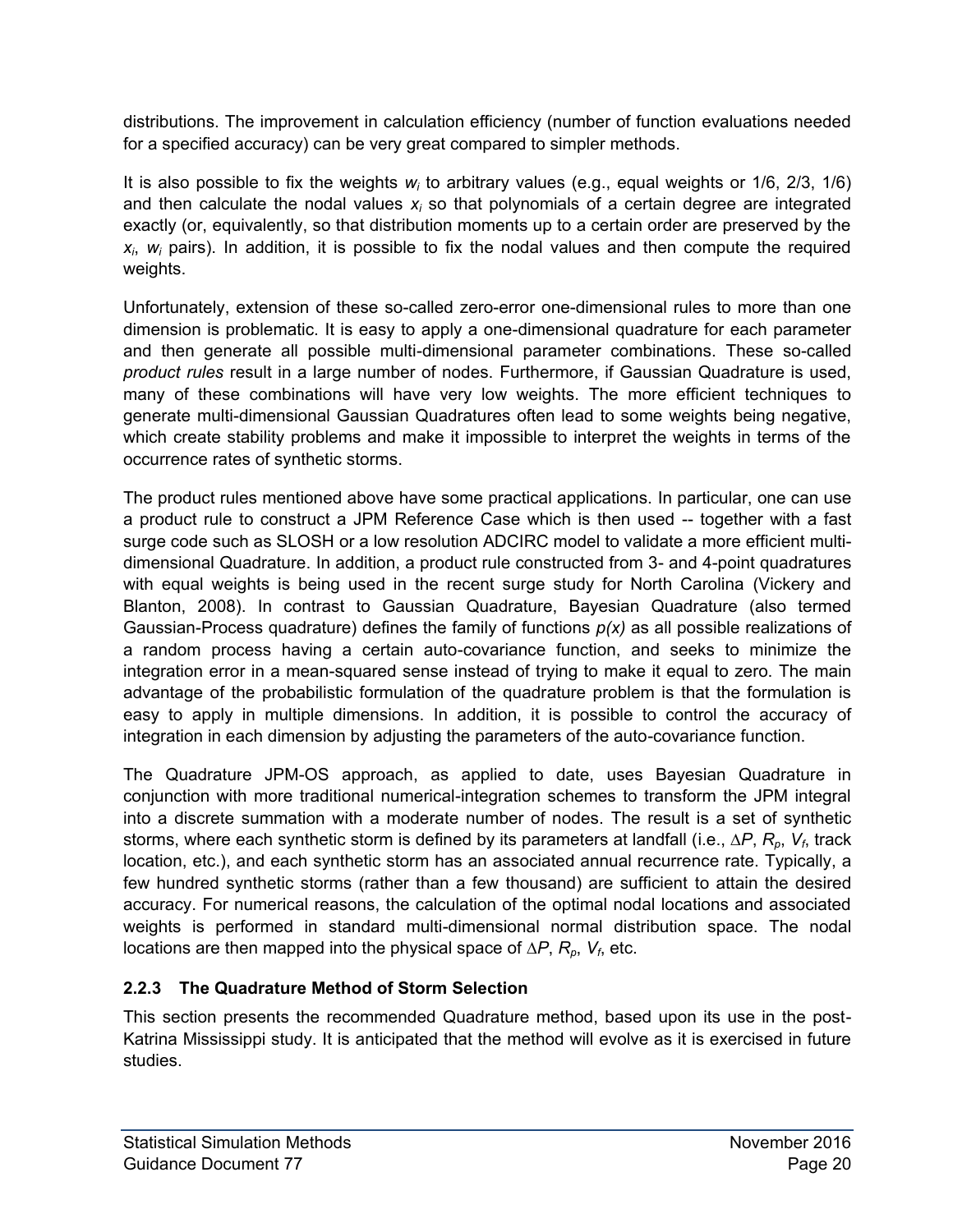The quadrature approach to define a representative set of synthetic storms and their associated annual rates and uses a combination of traditional and sophisticated numerical-integration schemes. The process may be summarized in the following fundamental steps:

- Discretize the distribution of ∆*P* into broad slices, roughly corresponding to Saffir-Simpson hurricane Categories and compute the probability mass contained in each slice.
- Within each ∆*P* slice, discretize the joint probability distribution of ∆*P* (*within slice*), *Rp*, *Vf, θ*, and any other JPM variables using Bayesian Quadrature. Details on this step are provided subsequently.
- Discretize the distribution of landfall location by replicating each of the synthetic storms defined in the previous two steps at spatial offsets equal to *Rp* (measured perpendicular to the storm track). To avoid aliasing, apply a random perpendicular offset (with a uniform distribution between 0 and  $R_p$ ) to each replicated set of storms. Sensitivity studies indicate that a spacing of *Rp* is small enough to capture the peak surge at all grid locations.
- Compute the probability *pi* assigned to each synthetic storm as the product of the probabilities resulting from the previous three steps. Then, compute the rate *li* assigned to each synthetic storm as the probability  $p_i$  computed above times the rate per unit length times the storm spacing.

These steps are discussed in more detail in what follows.

## **2.2.3.1 Inputs**

The first set of inputs to the Bayesian Quadrature algorithm consists of the probabilitydistribution information for the hurricane characteristics at landfall, namely ∆*P* (*within slice*), *Rp*, *V*<sup>*f*</sup>, and *θ*, and possibly other characteristics. For each hurricane characteristic, this information consists of the distribution shape (e. g., Weibull, Gumbel, lognormal) and distribution parameters. For dependent hurricane characteristics such as *Rp*, these distribution parameters are functions of ∆*P*.

The second set of inputs consists of information on the characteristics of the surge response. Because of the probabilistic nature of the Bayesian Quadrature method, this information is of a probabilistic nature, and consists of the correlation distances of the term

$$
P\left[\ln_m\left(\Delta P, R_p, \text{ etc.}\right) > \ln\right] \tag{13}
$$

in Equation 1 along the various dimensions. The higher the sensitivity of the quantity *P* [ $h_m(\Delta P)$ ,  $R_p$ ,  $V_f$ ,  $\theta$ , etc.) > h] to a particular hurricane characteristic, the lower the corresponding correlation distance. These correlation distances are not specified in the physical units of the hurricane characteristics. Instead, they are specified in the corresponding normal-distribution space used internally by the Bayesian Quadrature algorithm. Estimates of these correlation distances could be obtained from sensitivity results, such as those generated for the Mississippi study, but have been specified on the basis of judgment. The following values are suggested for guidance for the choice of correlation distances in a new FEMA study: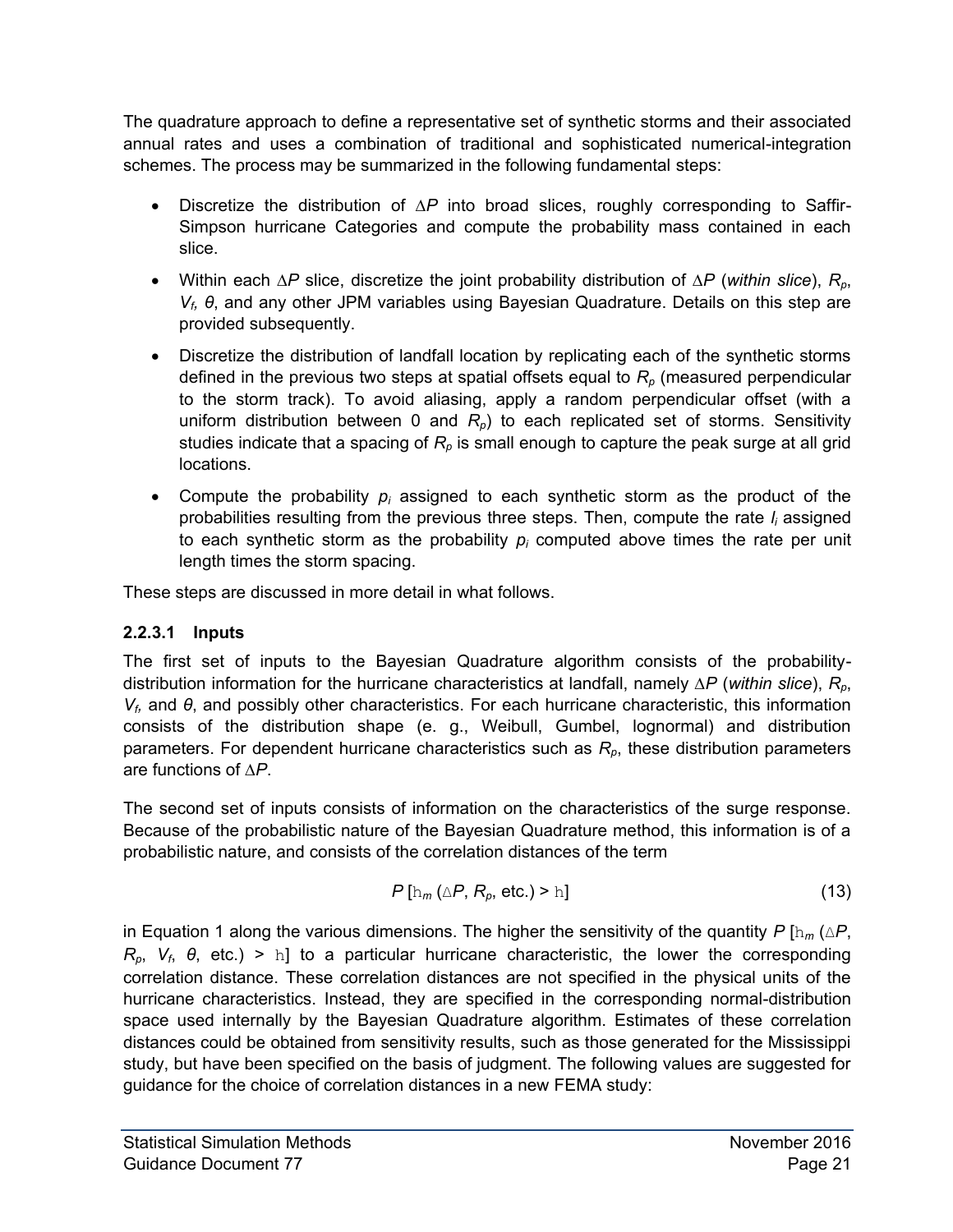- Sensitive (important): Pressure and Radius: correlation distances of 1 to 3
- Insensitive (less important): Forward speed, direction: correlation distances of 4 to 6

In a relative sense, the Quadrature JPM-OS algorithm tends to spread the sampling nodes more widely along those directions with lower correlation distances, providing a closer match to the marginal probability distributions in those directions. Thus, it is important to specify correlation distances that relate to the importance of the various physical quantities, in order to obtain an optimal allocation of effort among the various dimensions.

In an absolute sense, numerical experiments in one dimension show that low values of the correlation distance cause the algorithm to be more cautious and to tend towards equal weights, while high values provide a wide range of weights and sample points that extend farther into the distribution tails, approaching those obtained by Gaussian Quadrature. The ideal choice is somewhere in between.

It is reasonable to assume that relative parameter importance is likely to be similar in a new study to their importance as estimated by detailed sensitivity tests in the post-Katrina Mississippi study. Consequently, the assumptions used there should be reviewed by the Mapping Partner and can be followed unless there is reason the suspect that alternate choices should be used.

An additional input is the number of nodes to generate. In the Mississippi application, different numbers of nodes, and somewhat different correlation distances, were employed for the various ∆*P* slices. The number of nodes in a slice ranged from five to seven, and can be followed as precedent for a new study.

## **2.2.3.2 Algorithmic Steps**

The first algorithmic step employed in the Bayesian Quadrature is the selection of the optimal nodal locations (in normal-distribution space) and the associated weights. This is achieved by using two nested optimizations, both of which seek to minimize the variance of the integration error. At the inner level of nesting, there is the optimization to determine the best weights (for given nodal locations). This is done in closed form, by solving an optimization problem not too different from linear least squares. At the outer level, there is the search for the best set of nodal locations. This is done using a numerical optimization scheme. Details on the formulation and implementation of both optimizations are provided in Toro et al. (2007, 2010).

The second step is the mapping of the nodal locations from standard normal-distribution space to the physical space of ∆*P*, *Rp*, *Vf*, etc. This is done by using the so-called Rosenblatt transformation (see, for example, Madsen et al., 1986; Melchers, 1999). In one dimension, this transformation simply maps each normally-distributed nodal value by finding the value of the physical quantity that has the same value of the cumulative distribution. Extension to multiple dimensions is straightforward, as one can usually write the joint cumulative distribution of the hurricane characteristics as a product of marginal and conditional distributions, e.g., *F∆P FRp|∆P FVf,* etc., allowing the sequential application of the one-dimensional transformation. The Rosenblatt transformation allows practical implementation of Bayesian Quadrature for virtually any choice of joint probability distributions, as required for JPM-OS.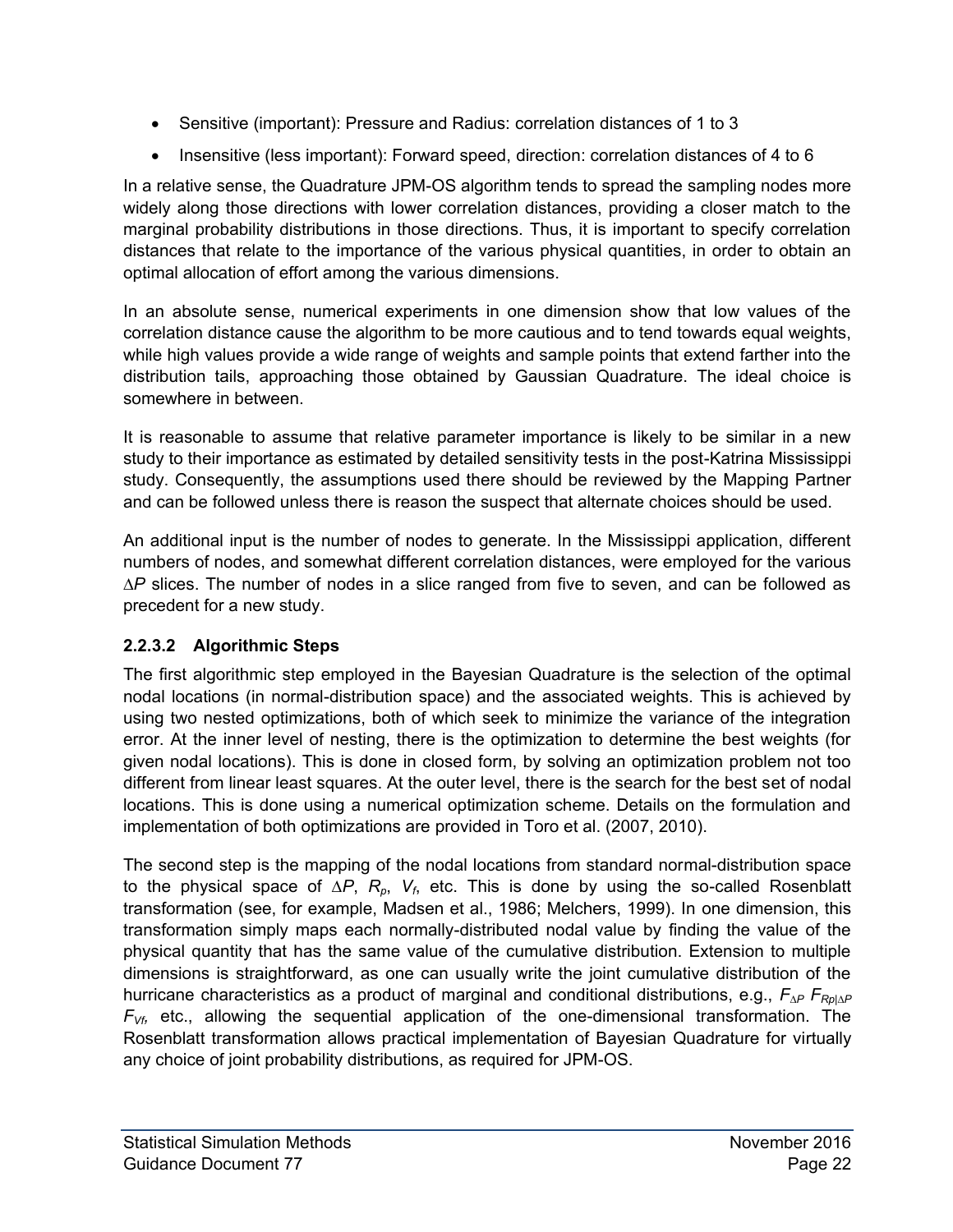## **2.2.3.3 Verification of the Storm Selection Step**

Because the Quadrature JPM-OS formulation involves some simplifying assumptions regarding the properties of the auto-covariance functions, and because the parameters of this function are chosen on the basis of judgment, it is recommended that the accuracy of the synthetic storm set be validated. This may be done by creating a larger (typically a few thousand) reference set of synthetic storms using a conventional JPM formulation, calculating surge for both sets using a fast hydrodynamic program such as NOAA's SLOSH model, and comparing the resulting flood hazard.

The verification performed in the Mississippi study (FEMA 2008) provides good guidance in this regard, and should be studied by the Mapping Partner. The following are some of the key features of this exercise. The probability distributions for the Reference JPM scheme were discretized using one-dimensional Gaussian Quadrature and then all combinations were generated (i.e., a product rule was used). The number of points in these quadratures varied as a function of importance, using 6 nodes for ∆*P*, 5 nodes for *Rp*|∆*P*, 3 nodes each for forward speed and for heading, and a track spacing equal to *Rp*. Surge calculations for the JPM-OS scheme and the Reference scheme were performed and compared for a large number of grid points distributed throughout the study region; comparisons were performed for the surges associated with both the 1% and 0.2% annual exceedance chances. Whereas the Reference scheme involved several thousand storm simulations, satisfactory OS schemes of less than 200 storms were identified, showing deviations from the Reference results of better than 1 foot of surge.

It may be possible to streamline this verification by reducing the number of grid points considered or by using a parametric surge model (e.g., Irish et al., 2008). The reduction in the number of grid points brings only moderate savings. The use of the parametric source model brings significant savings, but may only be appropriate for uncomplicated coastlines.

There are other simple procedures to verify the adequacy of the JPM-OS storm selection and rates, as follows:

- Comparison of statistical moments of the original (continuous) distributions to those calculated from the JPM-OS discretization. As a minimum, the marginal moments up to order three and the covariance between ∆*P* and *Rp* should be checked.
- Graphical examination of the cumulative distribution of calculated surge obtained at several grid points. Ideally, this distribution should have no large jumps in the regions of interest (the region between 10% and 0.2% annual exceedance chances). Large jumps indicate that the hazard is controlled by one (or a few) synthetic storms, suggesting that the JPM-OS storm set needs to be refined.

Given the limited practical experience with the JPM-OS discretization, these simpler procedures would not constitute a replacement for a SLOSH-based or parametric-model based verification of the selected JPM-OS storm set.

In past studies, these verification exercises have been performed prior to introducing the contributions of the small random error terms in the calculated surge (to be discussed below). This is conservative, in the sense that the JPM-OS procedure is likely to be more accurate than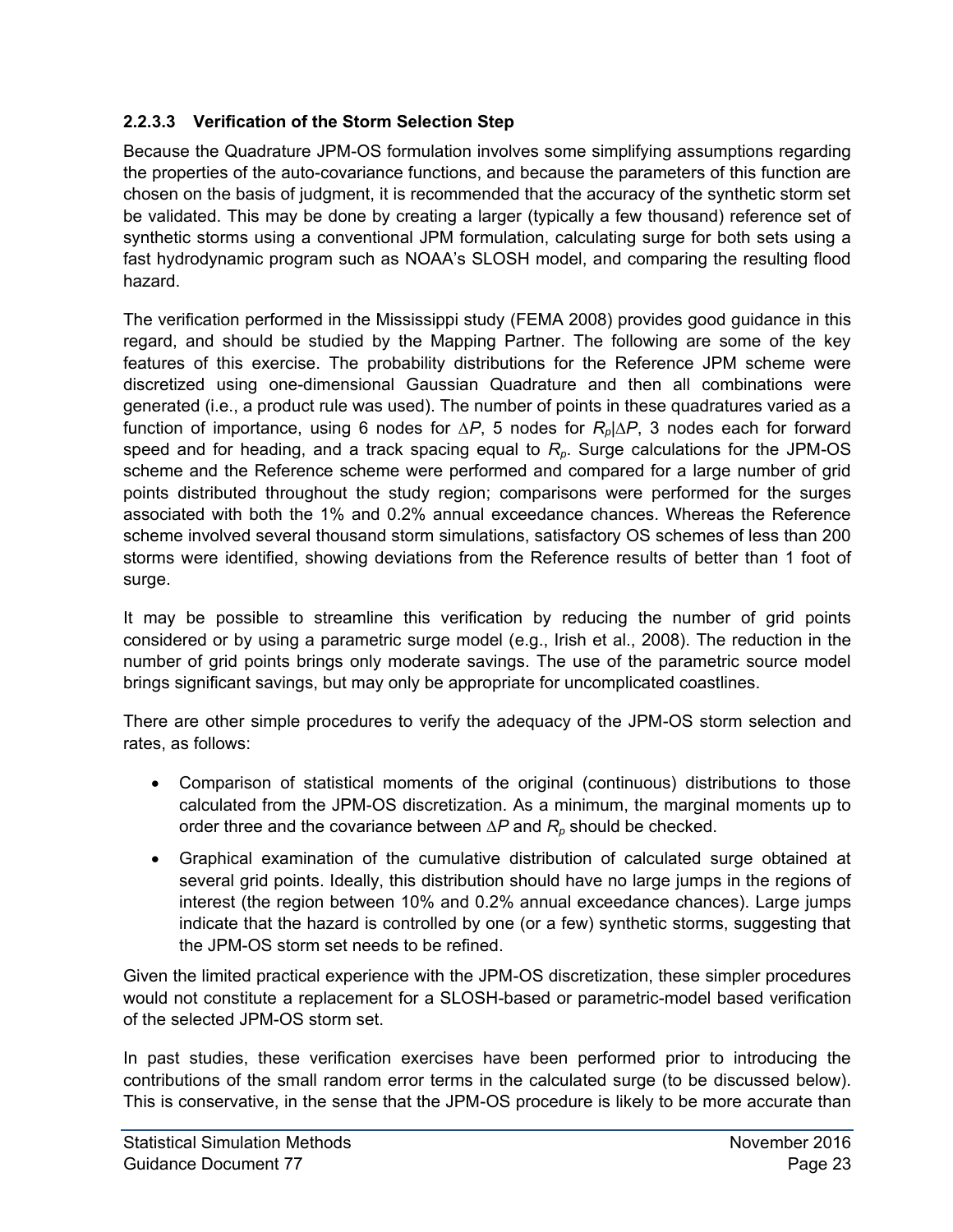the verification tests indicate. The effect of integration over the small error terms is to make *P* [*h<sup>m</sup>* (∆*P*, *Rp*, *Vf*, *θ*, etc.) > *h*] a smoother function of the hurricane characteristics, making it easier to integrate numerically.

## <span id="page-28-0"></span>**2.2.4 Development of a Complete Storm History**

Both the Response-Surface and Quadrature JPM-OS approaches characterize each synthetic storm by means of the values of the storm's characteristics (i.e., ∆*P*, *Rp*, *Vf*, *θ*, landfall location, etc.) at landfall (or at some arbitrary location prior to landfall). The numerical ocean-response models require a complete history of hurricane characteristics and eye coordinates for a period of several days prior to landfall.

In recent studies, the storm characteristics prior to landfall have been treated as deterministic functions of the characteristics at landfall. These functions have included some weakening immediately prior to landfall. In the models used recently for the central Gulf of Mexico, all but the storms with very small radius begin to weaken, increase their radius, and decrease their Holland's B over the last 90 miles prior to landfall (Resio et al., 2009). Similar models have been developed for storms affecting North Carolina (see Vickery and Blanton, 2008). In principle, these variations in storm characteristics should also be treated as random, but this is difficult to do within the present JPM-OS formulation, without unrealistically enlarging the dimensionality of the problem (beyond the adequacy of the data).

It is also important to use realistic track geometries, mostly for the purpose of calculating the waves that tend to accompany the surge and which, in fact, contribute to the surge through the intermediate mechanism of the wave's radiation stresses. In the central Gulf of Mexico, examination of the tracks from strong storms indicates that they tend to enter the Gulf through the Florida or Yucatan straits and then follow simple tracks, which may be easily mimicked using simple deterministic algorithms. These algorithms generate a track for any given landfall location and heading. Specifically, a historical hurricane's track can be used as the base offshore path, and then the exact track can be constrained to the desired landfall location and heading by modeling the track as a damped harmonic oscillator. Solution to such equations is readily achieved by standard methods. A similar approach has been followed for North Carolina (see Vickery and Blanton, 2008), but with models that exhibit significantly less weakening just prior to landfall. Although the tracks are idealized, they are chosen to follow the main trends of the observed track history — the landfall track configurations are, of course, directly determined by the parameter selections at landfall, so idealization of the offshore track segments is acceptable. Note that this treatment is superior to the approach used in early flood insurance studies, which assumed simple fixed straight tracks throughout the duration of a storm.

## <span id="page-28-1"></span>**2.3 Second Order Concerns**

## <span id="page-28-2"></span>**2.3.1 Small Random Contributions - Overview of the Approach**

The procedures described in Section 2.2 will not always include all factors which contribute to a best estimate of surge height. In order to minimize the number of storms to be simulated, some minor or secondary factors may be treated by an approximate method. Furthermore, random uncertainties associated with modeling errors in both meteorology and hydrodynamics also affect the best estimates.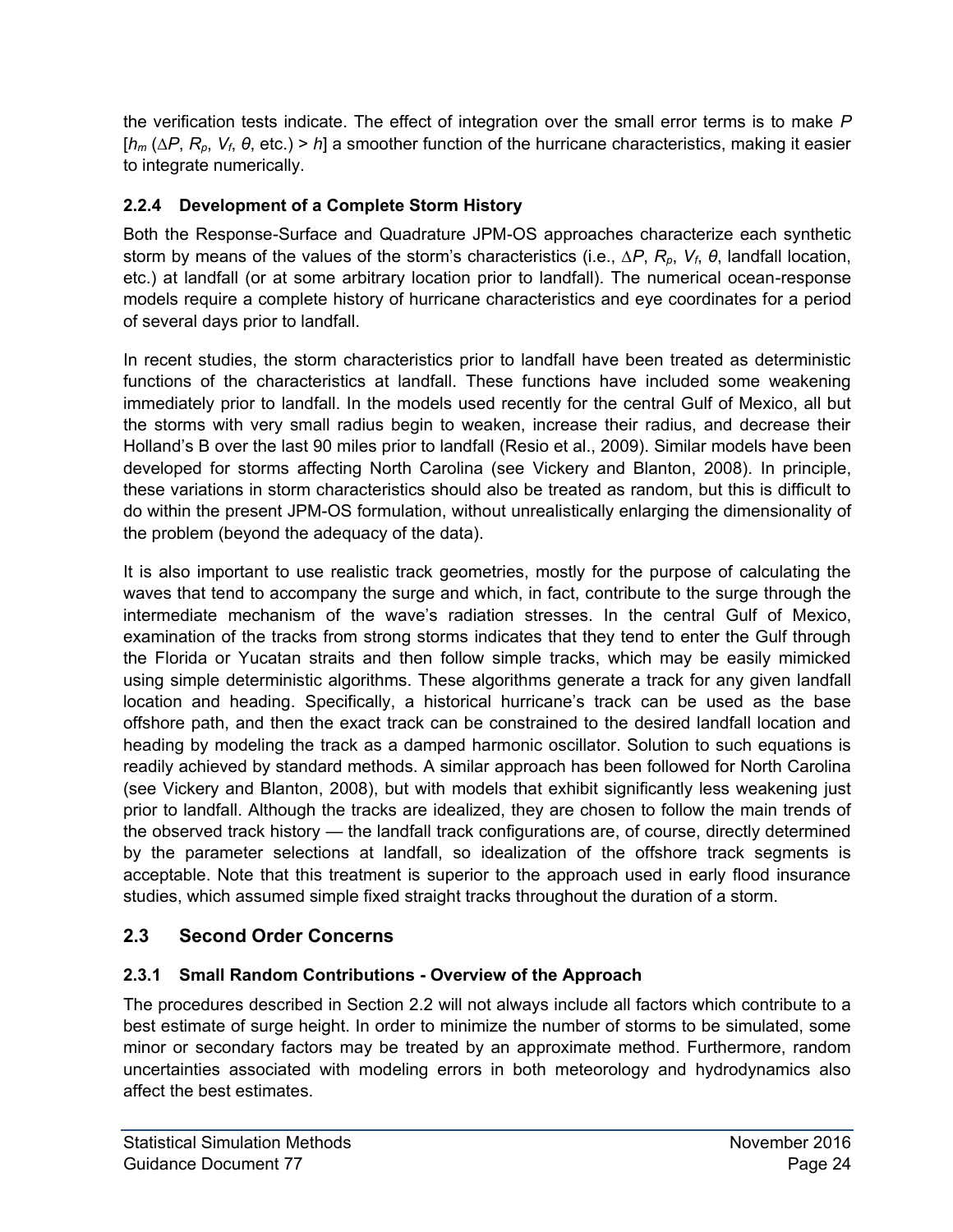The relationship given in Equation 2 can be expanded to include these factors by inclusion of the term *ε* (the probability integral is here shown as the discrete summation over the simulation storm set):

$$
P[\eta_{max(1\,\mathrm{yr})} > \eta] \approx \sum_{i=1}^{n} \lambda_i P[\eta(\underline{x}_i) + \varepsilon > \eta] \tag{13}
$$

where  $\varepsilon$  might consist of several constituents, such as:

 $\varepsilon_1$  – representing the astronomical tide level as a random function of time, estimated from a local hurricane season tide prediction, and characterized by a standard deviation around zero mean.

 $\varepsilon_2$  – representing variations in surge response caused by random variations of the Holland's B parameter that are not represented in the modeling. The standard variation for this term may be dependent upon the computed surge elevation.

 $\epsilon_3$  – representing random errors in the computed surge caused by lack of skill of the numerical modeling. This can be estimated by comparisons of predictions with high-water marks.

 $\varepsilon_4$  – representing variations in the surge due to a wide range of departures in the real behavior of hurricane wind and pressure fields that are not represented by the PBL or other meteorological model used to describe the storms. This can be evaluated by comparing the results of surge modeling done using hand-crafted 'best winds' with the findings for the same storms as represented using the PBL model chosen for the simulations.

These and other components of  $\varepsilon$ , as necessary, are taken to be independent, and so can be combined into a single term having a standard deviation given (with obvious notation) by:

$$
\sigma_{\varepsilon} = \sqrt{{\sigma_{\varepsilon_1}}^2 + {\sigma_{\varepsilon_2}}^2 + {\sigma_{\varepsilon_3}}^2 + {\sigma_{\varepsilon_4}}^2}
$$
\n(14)

For each of these components, and others as may be identified, the Mapping Partner shall estimate the standard deviations. For example, a Mapping Partner could follow the precedent set in the post-Katrina Mississippi study. Note that tide cannot always be treated as a small linear addition (see the following subsection). However, when it can, the necessary sigma is easily estimated from local tide predictions, restricted to hurricane season. One of the effects of introducing these secondary factors is that they smooth out the *P*[ ] term in Equation 2, making numerical evaluation somewhat easier.

## <span id="page-29-0"></span>**2.3.2 Alternate Method for Large Amplitude Tides**

In the event that tide amplitudes are not small compared to the 1% stillwater elevation level (SWEL), or if the Mapping Partner has reason to doubt the validity of representing tides as a secondary factor owing to great distances of inland propagation of storm surge and the like, treating tide as a small additive correction will not be appropriate. No simple method has been identified to handle the tide in such cases. Note, too, that in some cases the tide may be small compared to the 1% SWEL, but not compared to the 10% and 2% SWELs. The relative error in those cases may then be greater, although still smaller in an absolute sense. Whether these other levels must be given the same degree of attention as the 1% and 0.2% SWELs in a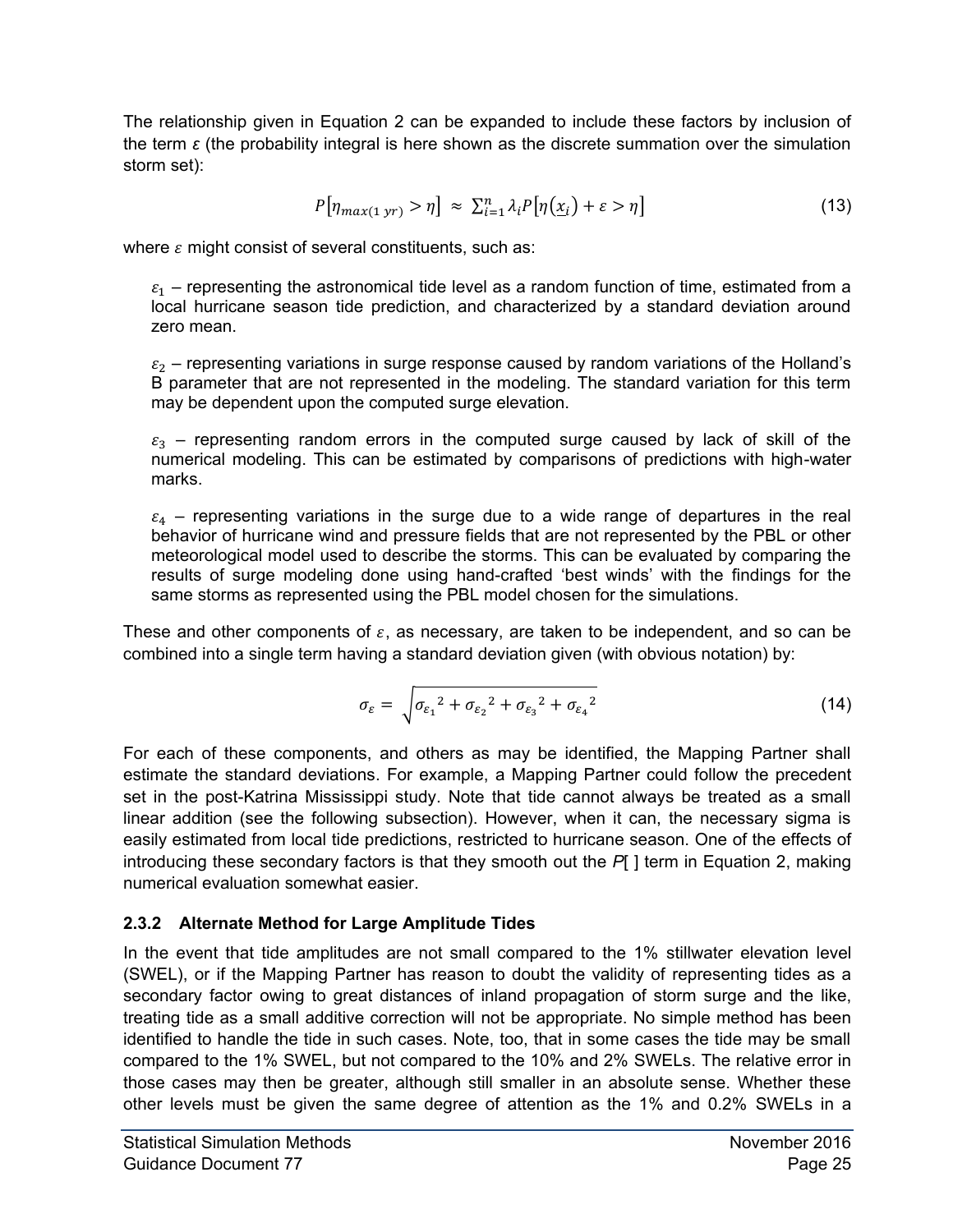particular study, should be determined by the Mapping Partner in consultation with the FEMA Project Monitor.

When representation of tides as a secondary factor is inadequate, the Mapping Partner may adopt any of several alternate methods. Detailed discussion of incorporating tides into surge is presented in *Coastal Water Levels* (FEMA 2016b). These include linear superposition, random tide phase assignment to individual storms, running each storm at several tide phases, or the more complex approach detailed in FEMA's User's Manual for the FEMA Coastal Flooding Storm Surge Model (FEMA, 1988). The approach is discussed in full detail in Chapter 8 of Volume 1 of that document. There are also computer codes (presented in Volume 3) which may be used to help guide new work. In brief, the procedure recommended is to simulate a small number of representative storms not only at mid-tide (as is done for the full storm simulation set), but also at other tide levels and relative phases. These hydrodynamic simulations properly incorporate the interactions of surge and tide throughout the study area, and can be compared with estimates based on linear addition. The comparison of these two calculations is then used to define regression expressions that are used to adjust the estimates obtained by linear addition so as to better approximate the full simulations. The approach is relatively time consuming, and should be accounted for in the initial study scoping with concurrence of the FEMA Project Officer.

## <span id="page-30-0"></span>**2.4 Surge Frequency Determination**

#### <span id="page-30-1"></span>**2.4.1 Overland Distribution of Target Sites**

Surge statistics are required at enough points distributed throughout the study region to permit accurate mapping of flood zones and to permit the prior determination of overland wave crests.

The simplest selection of target points would correspond to the nodes of the hydrodynamic model, since surge elevations are computed at each node throughout the simulation of a storm. However, many modern models are typically run with extremely fine resolution, so that several hundreds of thousands of grid points might fall within the area of interest. Such extreme density may not be required for preparation of flood hazard maps. Consequently, the Mapping Partner may select an adequate subset of points for the statistical analyses. This introduces further complications, however, in areas where surges and SWELs change rapidly, as is often the case in coastal areas with barrier islands and other major topographic features, and the Mapping Partner must take care to properly account for these smaller-scale spatial variations. As a practical matter, however, given the availability of large computers and inexpensive data storage, it may be simplest just to include all points for analysis and, in a later step, produce a SWEL surface from which the necessary mapping information can be easily extracted. Usage of all points in the domain has become standard practice in all FEMA studies since 2010.

## <span id="page-30-2"></span>**2.4.2 Construction of the Simulated Density Distribution Histograms**

Once the JPM-OS storm simulations have been completed, and any necessary adjustments for secondary factors such as large amplitude tide have been accounted for (but exclusive of the small factors treated as random error terms), the final determination of flood frequency at a given point follows using the methods which have been used in past FEMA studies and which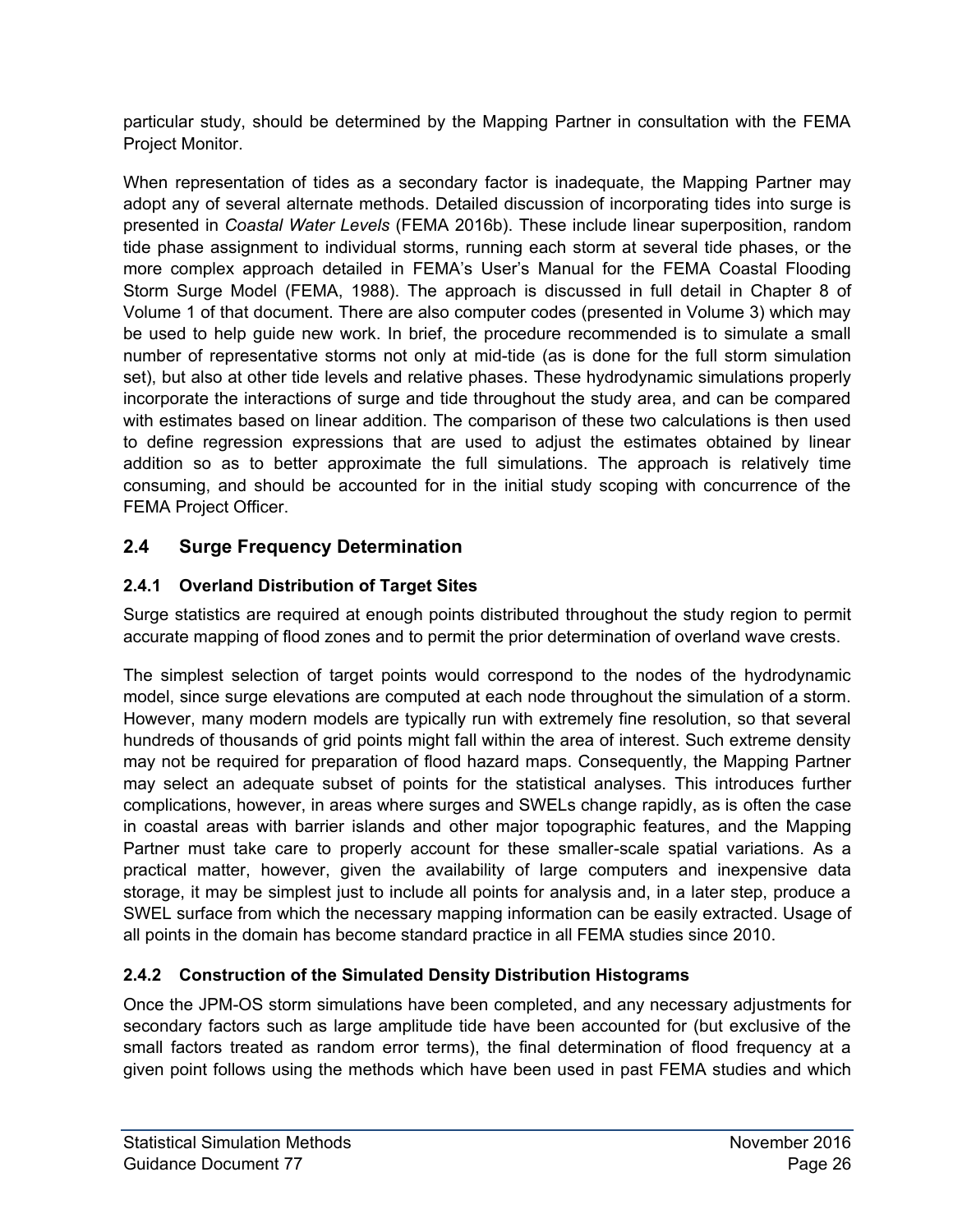are detailed in the FEMA Coastal Flooding Hurricane Storm Surge Model documentation (FEMA, 1988) and in the report of the post-Katrina Mississippi study (FEMA 2008).

Focusing on a single site within the study region, the key idea is to construct a histogram of accumulated *rate* versus peak surge elevation similar to the example shown in [Figure 2.](#page-31-1) The histogram consists of bins of elevation with suitably small widths (such as 0.1 feet) extending from zero to a bin exceeding the largest surge of interest. Then the rate associated with each of the simulated storms (as determined using the Quadrature method outline above) is accumulated into the particular bin corresponding to the peak surge at the site for that storm. With a fine resolution of bin width, many bins will, of course, remain empty, and the final histogram is an estimate of the surge probability density function.



#### **Figure 2. Histogram generated for a single JPM point based on surges and storm rates**

<span id="page-31-1"></span>Were there no small secondary factors to be accounted for this estimate of the density distribution is then summed from the top down, to produce the corresponding estimate of the cumulative distribution.

The surge elevations at any frequency of interest are obtained from the cumulative distribution, by simply entering the distribution at the specified frequency on the vertical axis, and reading across to the curve and down to the nearest bin. The nearest bin will give the corresponding surge elevation to the bin resolution.

More details on this topic can be found in *Coastal Water Levels*.

#### <span id="page-31-0"></span>**2.4.3 Histogram Adjustment for Secondary Random Factors**

In order to account for the secondary (epsilon) terms, one adopts an extremely simple procedure. Consider, as shown in the upper portion of [Figure 3](#page-32-1) the accumulated rate contained in a single bin of the density histogram. The assumption is that owing to the small random variation associated with the secondary terms, this quantity of rate could be smeared over an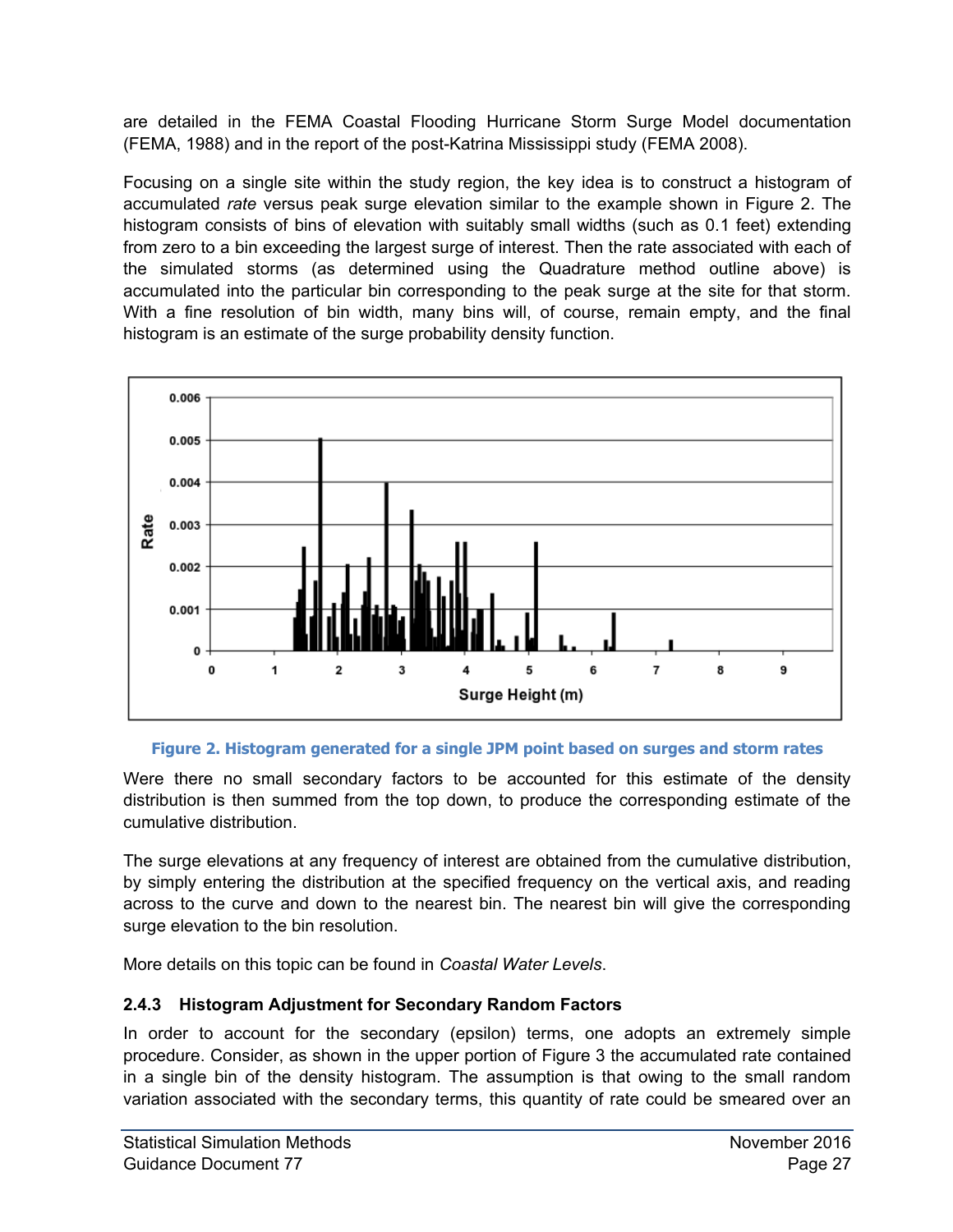interval of elevation bins above and below the original bin. This redistribution is shown in the lower portion of [Figure 3,](#page-32-1) and is simply a discrete approximate to the Gaussian having a width determined by the composite standard deviation given by Equation 14.



<span id="page-32-1"></span>**Figure 3. Example of redistribution of the accumulated rate within a single bin to account for secondary random processes** 

This same sort of redistribution is performed for each bin in the original histogram. Note that in general the contribution of a particular factor may not be constant, but may be dependent upon the magnitude of the surge and on the bin location. Once the redistribution of bin rates has been completed, the revised density distribution is summed from the top down, as described before, to yield the cumulative distribution shown in [Figure 4,](#page-33-0) below. Keep in mind that this distribution is unique to a site, so that many thousands of such computations will be needed, depending upon the density of target sites selected for mapping purposes.

## <span id="page-32-0"></span>**3.0 Empirical Simulation Technique (EST)**

The USACE developed the EST for use in storm surge analysis in the 1990s, however it has since shifted to using the JPM in major studies since Hurricane Katrina. EST is particularly wellsuited for dealing with sparser storm datasets since it relies on random walks of the available data and limits the amount of parametric fitting. However, the method is still highly sensitive to individual storms and has been found to generally be inferior to the JPM for tropical cyclones in the United States (Divoky & Resio 2007, Resio et al. 2008).

A full discussion of the method can be found in Scheffner et al. (1996). At the heart of the technique is the empirical estimation of the cumulative distribution using nonparametric plotting position methods. Alternate life-cycle simulations are based on bootstrap resampling-withreplacement from a historical data set and supplemented by a random walk variation. The random sampling of the finite-length historical-event database generates a larger long-period database, which is especially useful in assessing the importance of variability. The only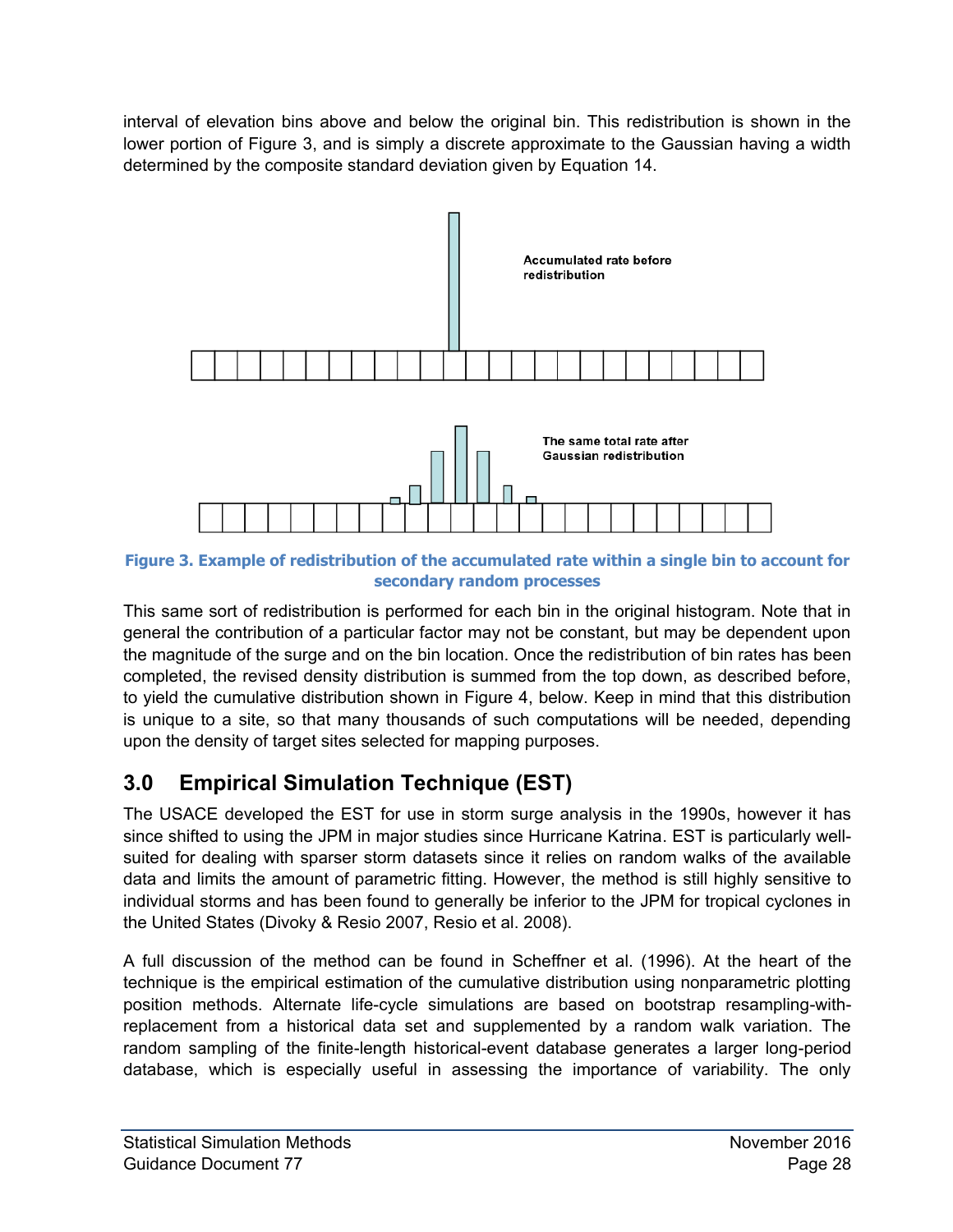assumption is that future events will be statistically similar in magnitude and frequency to those particular storms that constitute the database.

The EST begins with an analysis of historical storms that have affected the study area. The selected events are then parameterized to define relevant input parameters that are used to define the dynamics of the storms (the components of the so-called input vectors) and factors that may contribute to the total response of the storm, such as tidal amplitude and phase. Associated with the storms are the response vectors that define the storm-generated effects. Input vectors



<span id="page-33-0"></span>**Figure 4. Determination of the 1% stillwater elevation (SWEL) from the top-down integrate rate histogram** 

are sets of selected parameters that define the total storm; response vectors are sets of values that summarize the effects. Basic response vectors are determined from observational data, or numerically by simulating the historical storms using the selected hydrodynamic model.

These sets of input and response vectors are used subsequently as the basis for the long-term surge history estimations. These are made by repeatedly sampling the space spanned by the input vectors in a random fashion, and estimating the corresponding response vectors. The number of storms occurring in a particular year is assumed to be governed by a Poisson distribution. Moderate variation from the historical record is permitted by the use of random displacements in the input vector space. The final step of the procedure is to extract statistics from the simulated long records by performing an extremal analysis as though the simulated records were physical records. This has commonly been done using plotting position methods. More recent work has focused attention on the need to extend the upper tails in an appropriate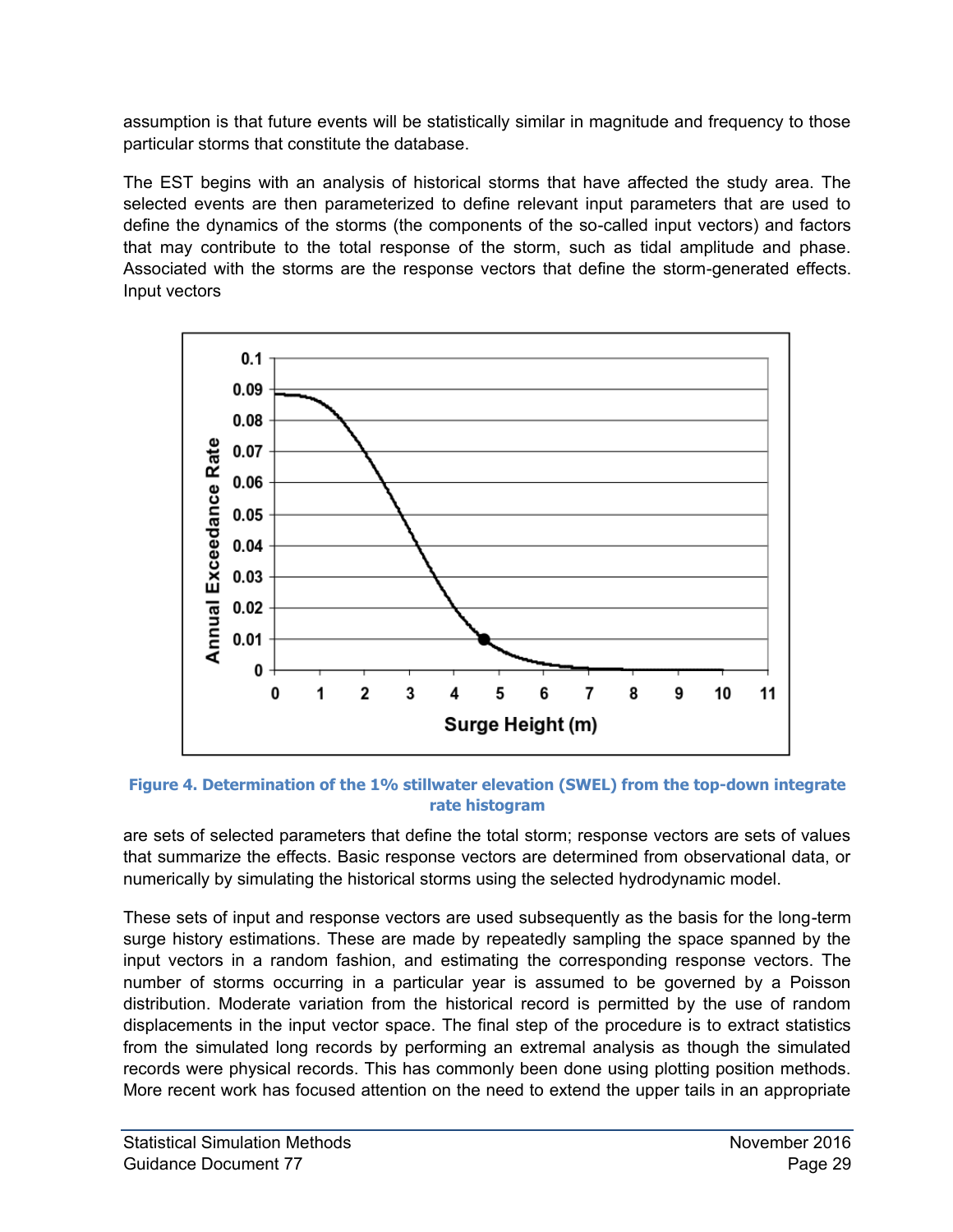way in order to reach the extreme levels of interest in a coastal study, in cases for which the historical database is limited.

## <span id="page-34-0"></span>**4.0 Monte Carlo Method**

As discussed above for the JPM approach, the Monte Carlo method is based on probability distributions established for the parameters needed to characterize a storm. Unlike the JPM, however, these probability distributions are not discretized. Instead, storms are constructed by randomly choosing values for each parameter by generating random values uniformly distributed between 0 and 1, and then entering the cumulative distributions at those values and selecting the corresponding parameter values. Each storm selected by this Monte Carlo procedure is simulated with the hydrodynamic model. Simulating a large number of storms in this way is analogous to simulating a long period of history, with the frequency connection established through the rate of storm occurrence estimated from a local storm sample.

## <span id="page-34-1"></span>**5.0 References**

Benjamin, J.R. and Cornell, C.A. (1970). *Probability, Statistics, and Decision for Civil Engineers*. New York, New York: McGraw-Hill.

Chouinard, L.M. and C. Liu. (1997a). "Model for Recurrence Rate of Hurricanes in Gulf of Mexico," *Journal of Waterway, Port, Coastal and Ocean Engineering*, Vol. 123, No. 3, pp. 113- 119.

Chouinard, L.M., C. Liu, and C.K. Cooper (1997b). "Model for Severity Rate of Hurricanes in Gulf of Mexico," *Journal of Waterway, Port, Coastal and Ocean Engineering*, Vol. 123, No. 3, pp. 120-129.

Cox, A.T. and V.J. Cardone (2007). "Specification of Tropical Cyclone Parameters from Aircraft Reconnaissance." *Proceedings of the 10th International Wind and Wave Workshop*, Oahu, Hawaii, November, 11-16, 2007.

Divoky, David, and Donald T. Resio. "Performance of the JPM and EST methods in storm surge studies." In 10th International workshop on wave hindcasting and forecasting and coastal hazard symposium. Joint WMO/IOC technical commission for oceanography and marine meteorology, Oahu, Hawaii, USA. 2007.

Efron, B, and R.J. Tibshairani (1993). *An introduction to the bootstrap*. New York: Chapman and Hall.

Federal Emergency Management Agency (1988), *Coastal Flooding Hurricane Storm Surge Model*, (in three Volumes), Washington, D.C.

Federal Emergency Management Agency (2008), *Mississippi Coastal Analysis Project Compiled Reports of HMTAP Task Order 18*, (in three Volumes), Washington, DC.

Federal Emergency Management Agency (2013). *Big Bend Storm Surge Intermediate Data Submittal #2*. Project report prepared by RAMPP.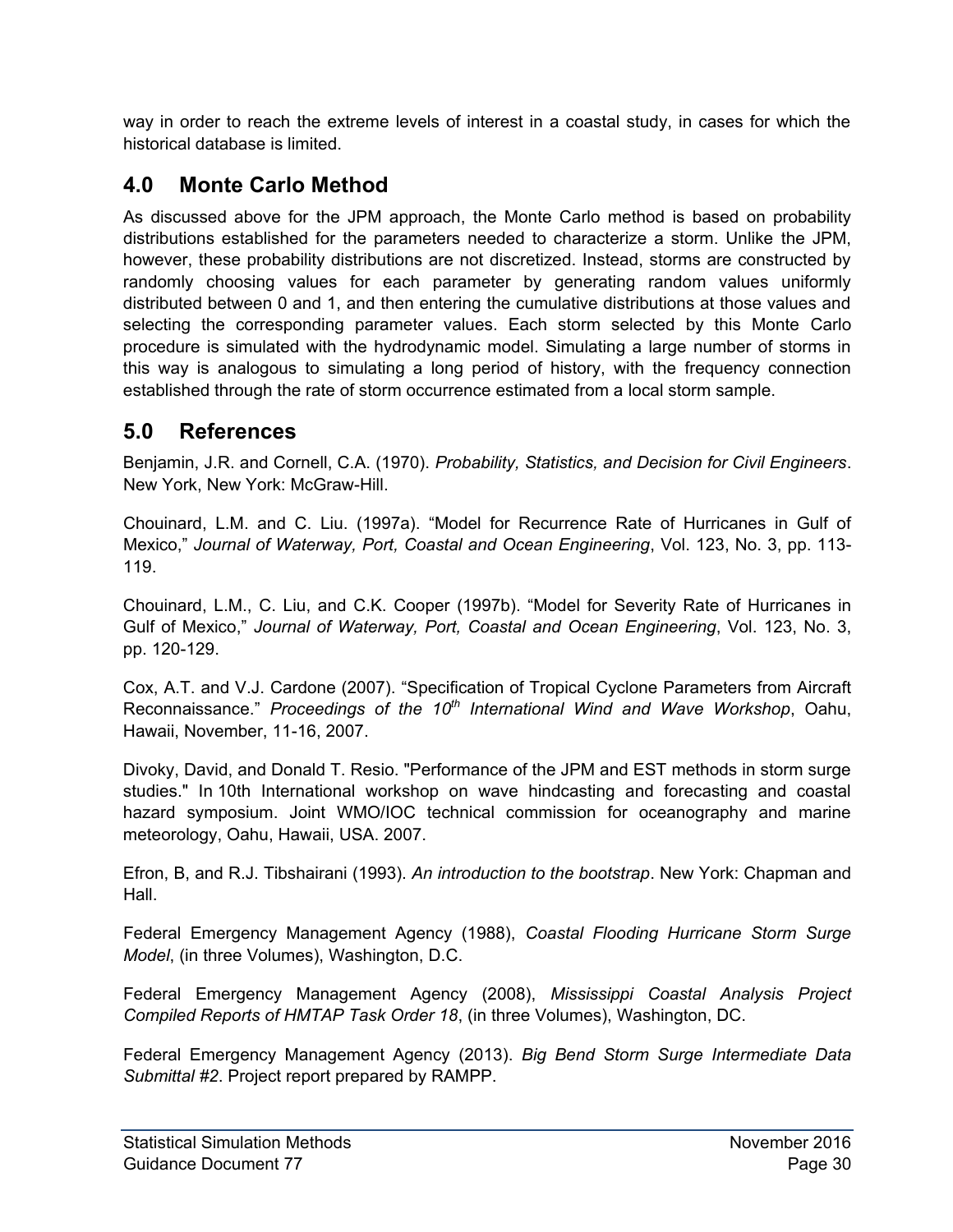Federal Emergency Management Agency (2014a). *Big Bend Storm Surge Intermediate Data Submittal #3*. Project report prepared by RAMPP.

Federal Emergency Management Agency (2014b). *West Florida Storm Surge Intermediate Data Submittal #2*. Project report prepared by RAMPP.

Federal Emergency Management Agency (2016a). *West Florida Storm Surge Intermediate Data Submittal #3*. Project report prepared by RAMPP.

Federal Emergency Management Agency (2016b). *Coastal Water Levels*. Washington, D.C.

Ho, F.P. and V.A. Myers, (1975). *Joint Probability Method of Tide Frequency Analysis applied to Apalachicola Bay and St. George Sound, Florida*, NOAA Tech. Rep. WS 18, 43 p.

Ho, F.P., J.C. Su, K.L. Hanevich, R.J. Smith, and F.P. Richards, (1987). *Hurricane Climatology for the Atlantic and Gulf Coasts of the United States*, NOAA Tech. Rep. NWS 38, 209 p.

Holland, G.J. (1980). "An analytic model of the wind and pressure profiles in hurricanes." *Mon. Wea.Rev.,* Vol. 108, pp. 1212-1218.

Irish, J.L., Resio, D.T., and Ratcliff, J.J., (2008). "The Influence of Storm Size on Hurricane Surge." *J Phys. Oceanogr*., DOI: 10.1175/2008JPO3727.1.

Irish, J.L., Resio, D.T., and Cialone, M.A. (2009) "A Surge Response Function Approach to Coastal Hazard Assessment Part 2: Quantification of Spatial Attributes of Response Functions." *Natural Hazards*, Volume 51, Issue 1, pp. 183-205.

Madsen, H.O., Krenk, S. and Lind, N.C. (1986): *Methods of Structural Reliability*. Prentice-Hall, Englewood Cliffs, New, Jersey.

McGuire, R.K., C.A. Cornell, G.R. Toro. (2005). "The case for using mean seismic hazard." *Earthquake Spectra*, Vol. 21, No. 3, pp. 879-886.

Melchers, R.E. (1999) *Structural Reliability Analysis and Prediction (Second Edition)* John Wiley & Sons, Chichester, England.

Miller, A.C., and T.R. Rice (1983). "Discrete Approximations of Probability Distributions," *Management Science*, Vol. 29, No. 3, pp. 352-361.

Myers, V.A., (1975). *Storm Tide Frequencies on the South Carolina Coast*, NOAA Tech. Rep. NWS-16, 79 p.

Parzen, E., (1962). "On Estimation of a Probability Density Function and Mode." *The Annals of Mathematical Statistics* Vol. 33 (1962), No. 3, pp. 1065--1076.

Resio, D.T., (2007). "Estimating Hurricane Inundation Probabilities." White paper for US Army Corps of Engineers, ERDC-CHL. May 7, 2007.

Resio, D.T., J. Irish, M. Cialone, (2009). "A surge response function approach to coastal hazard assessment – part 1: basic concepts." *Natural Hazards*, Vol. 51, No. 1, pp. 163-182.